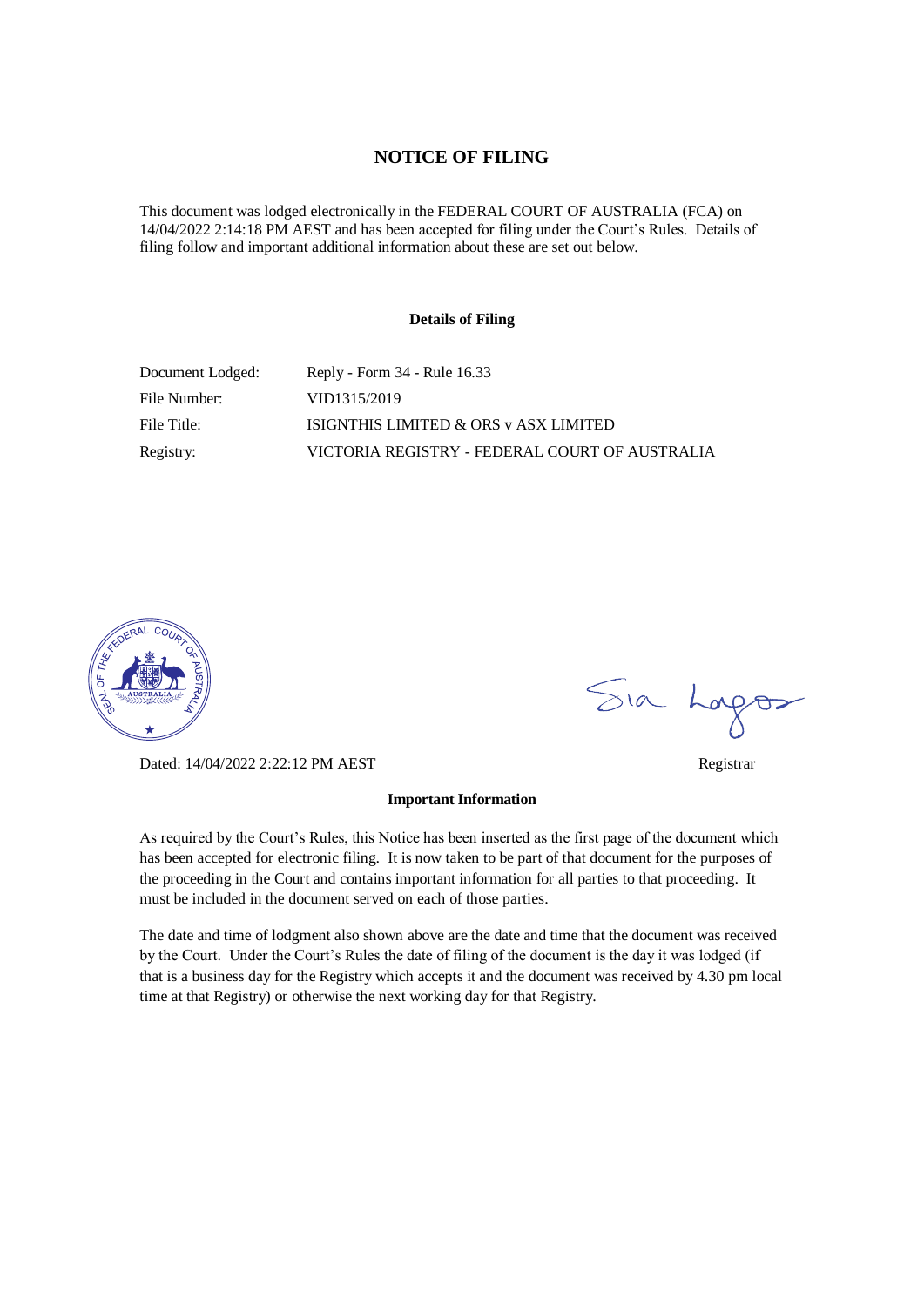Form 34 Rule 16.33



## **Reply to the Amended Defence to the Fourth Further Amended Statement of Claim**

No.VID1315/2019

## FEDERAL COURT OF AUSTRALIA DISTRICT REGISTRY: VICTORIA DIVISION: GENERAL

## **iSignthis Limited (ACN 075 419 715) & Ors (according to the attached Schedule)**

Applicants

## **ASX Limited (ACN 008 624 691)**

Respondent

By way of Reply to the Amended Defence dated 25 February 2022 28 September 2021 14 November 2020 (**Defence**) the Applicants say as follows:

1. Save for the admissions in the Defence and in this Reply, the Applicants otherwise join issue with the matters set out in the Defence.

## 1A. As to paragraph 5E(b)(iii)(E) of the Defence, the Applicants:

- (a) say that on 4 October 2021 they served a Request for Further and Better Particulars (**Request for Particulars**);
- (b) say that save for stating that the relevant opinion was held by Kevin Lewis in his capacity as Chief Compliance Officer, on 12 October 2021 ASX refused to answer paragraph 4 of the Request for Particulars and therefore they do not know and cannot admit the allegation in paragraph 5E(b)(iii)(E) of the Defence; and

| Filed on behalf of (name & role of party)<br>Prepared by (name of person/lawyer) |  | The Applicants                                                                                                                   |     |              |                   |  |
|----------------------------------------------------------------------------------|--|----------------------------------------------------------------------------------------------------------------------------------|-----|--------------|-------------------|--|
|                                                                                  |  | Colin Almond                                                                                                                     |     |              |                   |  |
| Law firm (if applicable) HWL Ebsworth Lawyers                                    |  |                                                                                                                                  |     |              |                   |  |
| Tel<br>+61 3 8644 3500                                                           |  |                                                                                                                                  | Fax | 1300 365 323 |                   |  |
| Email calmond@hwle.com.au                                                        |  |                                                                                                                                  |     |              | Ref: CA:LC:957343 |  |
| <b>Address for service</b><br>(include state and postcode)                       |  | <b>HWL EBSWORTH LAWYERS</b><br>Level 8, 447 Collins Street, Melbourne VIC 3000<br>DX 564 MELBOURNE<br>Email: calmond@hwle.com.au |     |              |                   |  |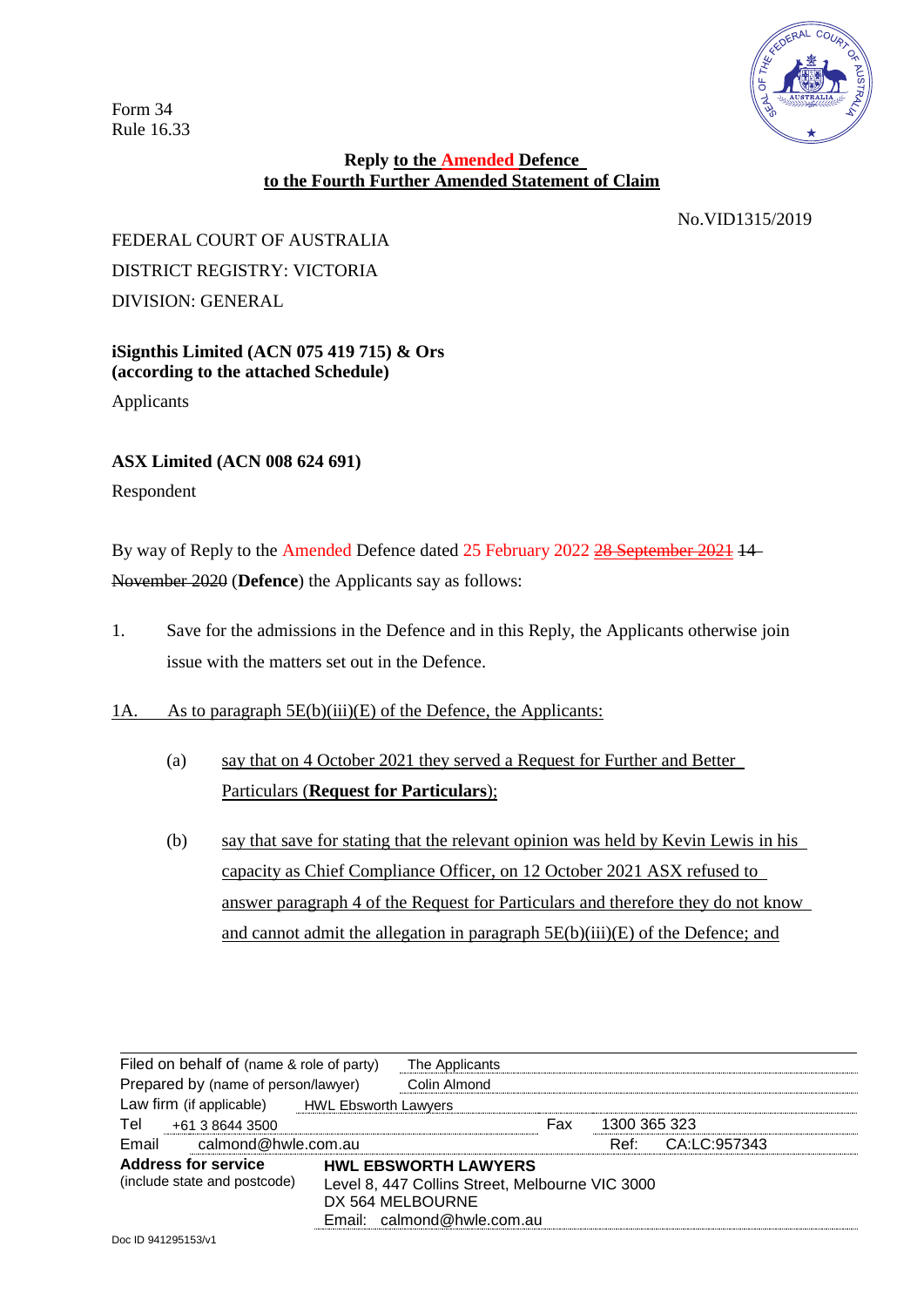- (c) otherwise deny each and every allegation in paragraph  $5E(b)(iii)(E)$  of the Defence.
- 1B. As to paragraph  $5E(b)(iv)(A)$  of the Defence, the Applicants:
	- (a) say that on 12 October 2021 ASX refused to answer paragraph 5 of the Request for Particulars and therefore they do not know and cannot admit the allegation in paragraph  $5E(b)(iv)(A)$  of the Defence; and
	- (b) otherwise deny each and every allegation in paragraph  $5E(b)(iv)(A)$  of the Defence.
- 1C. As to paragraph 5E(b)(iv)(C) of the Defence, the Applicants:
	- (a) say that on 12 October 2021 ASX refused to answer paragraph 6 of the Request for Particulars and therefore they do not know and cannot admit the allegation in paragraph  $5E(b)(iv)(C)$  of the Defence; and
	- (b) otherwise deny each and every allegation in paragraph  $5E(b)(iv)(C)$  of the Defence.
- 1D. As to paragraph 5F of the Defence, the Applicants:
	- (a) admit sub-paragraph (b); and
	- (b) otherwise deny each and every allegation in paragraph 5F of the Defence.
- 2. As to paragraph 7(a) of the Defence, the Applicants:
	- (a) say that by its own admission in paragraphs 5(a) and 52 of the Defence, ASX was obliged to exercise the power conferred by Listing Rule 17.3 honestly and in good faith and affording procedural fairness appropriate to the circumstances;
	- (b) say further that in the circumstances set out in paragraph [6\(](#page-5-0)c) below, or at all, ASX giving ISX four minutes notice before announcing, at 9:53am on 2 October 2019, the suspension from official quotation of ISX's securities:
		- (i) did not constitute notice, alternatively reasonable notice, of ASX's intention to suspend trading in ISX's securities and therefore did not afford ISX procedural fairness appropriate to the circumstances; and/or
		- (ii) did not constitute an exercise of the power conferred by Listing Rule 17.3 honestly and in good faith and affording procedural fairness appropriate to the circumstances;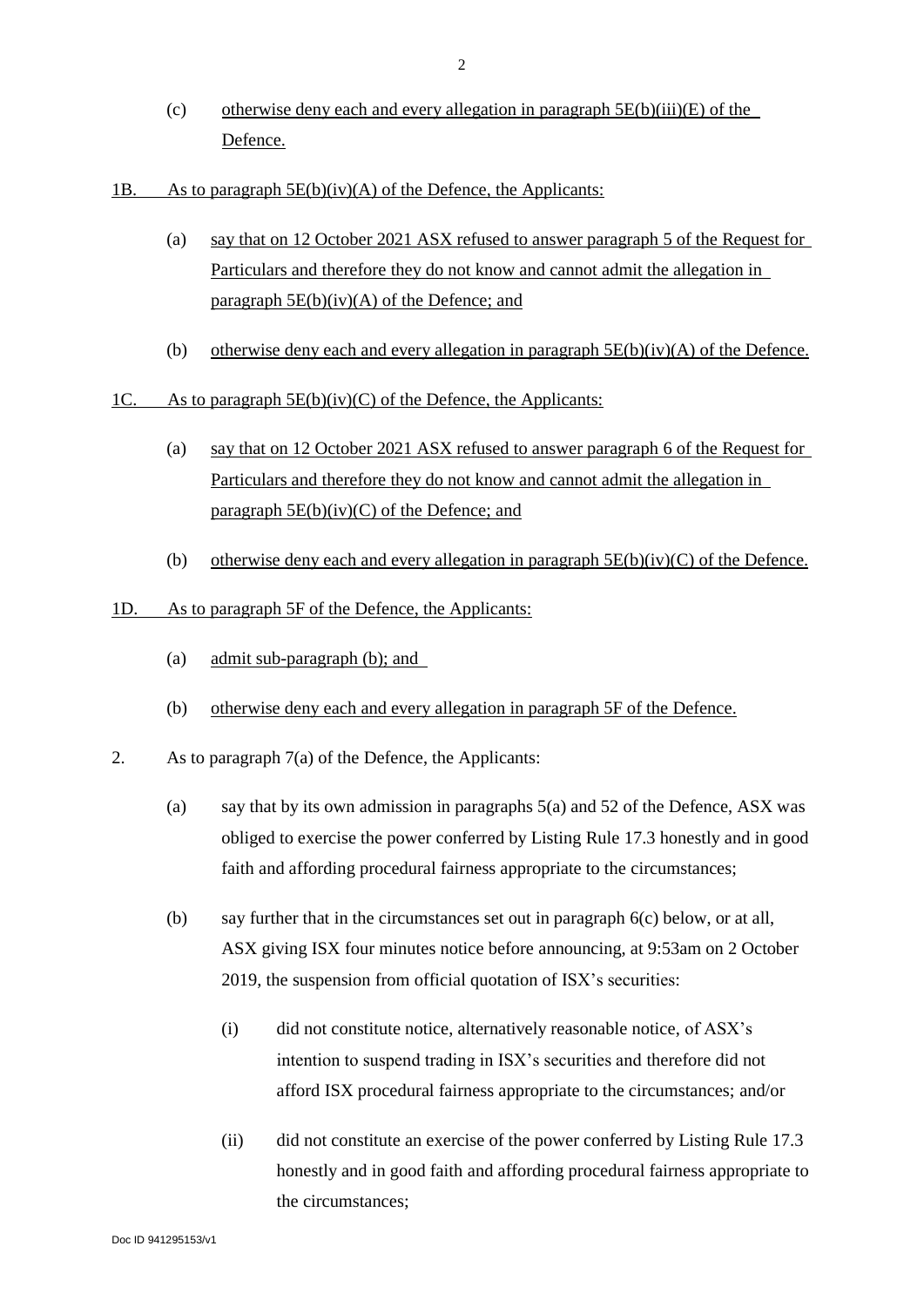- (c) otherwise deny each and every allegation in paragraph 7(a) of the Defence.
- 3. As to paragraph 7(b) of the Defence, the Applicants:
	- (a) say that in the 12 September Price Query ASX noted the change in the price of ISX's securities from 11 September 2019 to 12 September 2019;
	- (b) admit that in the 12 September Price Query ASX noted what it considered to be a significant increase in the volume of ISX's securities traded on 12 September 2019;
	- (c) say that in the 12 September Price Query ASX asked a number of standard questions in relation to the recent trading in ISX's securities; and
	- (d) otherwise deny each and every allegation in paragraph 7(b) of the Defence.
- 4. As to paragraph 7(c) of the Defence, the Applicants:
	- (a) admit that on 13 September 2019 ISX sent a letter to ASX which responded to the 12 September Price Query (**13 September Response**);
	- (b) say that in the 13 September Response ISX:
		- (i) told ASX that the company's attention had been drawn to a report authored by James Samson and Dean Paatsch on 10 September 2019, which had been circulated by Ownership Matters Pty Ltd to a number of ISX's shareholders, and likely other parties, as reported in the Australian Financial Review and the Sydney Morning Herald;
		- (ii) told ASX that the company was not invited to comment by Ownership Matters Pty Ltd during the drafting of the report, and it still had not received the report from Ownership Matters Pty Ltd;
		- (iii) rebutted the allegations made in the report circulated by Ownership Matters Pty Ltd; and
		- (iv) told ASX that it will refer the matter and conduct of Ownership Matters Pty Ltd to ASIC and will update the market once it had an opportunity to consider the contents of the report and what further action may be available to it;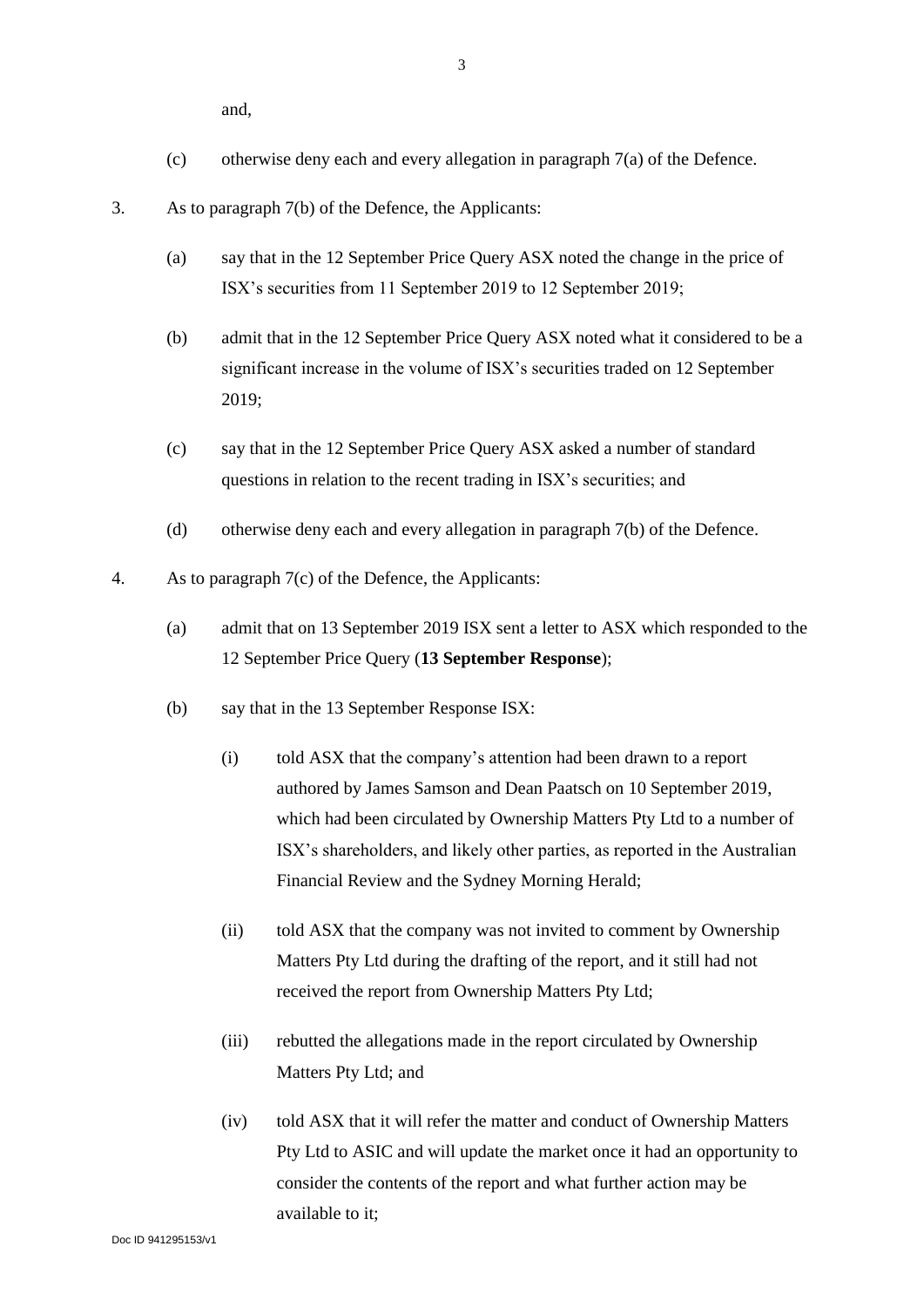- (c) otherwise deny each and every allegation in paragraph 7(c) of the Defence.
- <span id="page-4-0"></span>5. As to paragraph 7(d) of the Defence, the Applicants:
	- (a) say that in the 19 September Price Query ASX noted the change in the price of ISX's securities from 18 September 2019 to 19 September 2019;
	- (b) admit that in the 19 September Price Query ASX noted what it considered to be a significant increase in the volume of ISX's securities traded on 19 September 2019;
	- (c) say that the 19 September Price Query referred to the fact that ISX had responded to the 12 September Price Query on 13 September 2019;
	- (d) say that in the 19 September Price Query ASX asked a number of standard questions in relation to the recent trading in ISX's securities and asked ISX to address and consider:
		- (i) an article published earlier that day by the Australian Financial Review in relation to legal proceedings in the Federal Court of Australia; and
		- (ii) whether the company was aware of any information that its earnings guidance provided in its Half Yearly Report and Accounts is likely to differ materially;
	- (e) say further that on 19 September 2019 ISX sent a letter to ASX which responded to the 19 September Price Query (**19 September Response**);
	- (f) say that in the 19 September Response, ISX told ASX:
		- (i) that the latest update on GPTV dated 9 September 2019 remained supportive of the earnings guidance;
		- (ii) the company had addressed the purported governance issues raised by Ownership Matters Pty Ltd in their report dated 10 September 2019, which were unsubstantiated and refuted by the company;
		- (iii) there had been no changes to operations and the business continued to strengthen;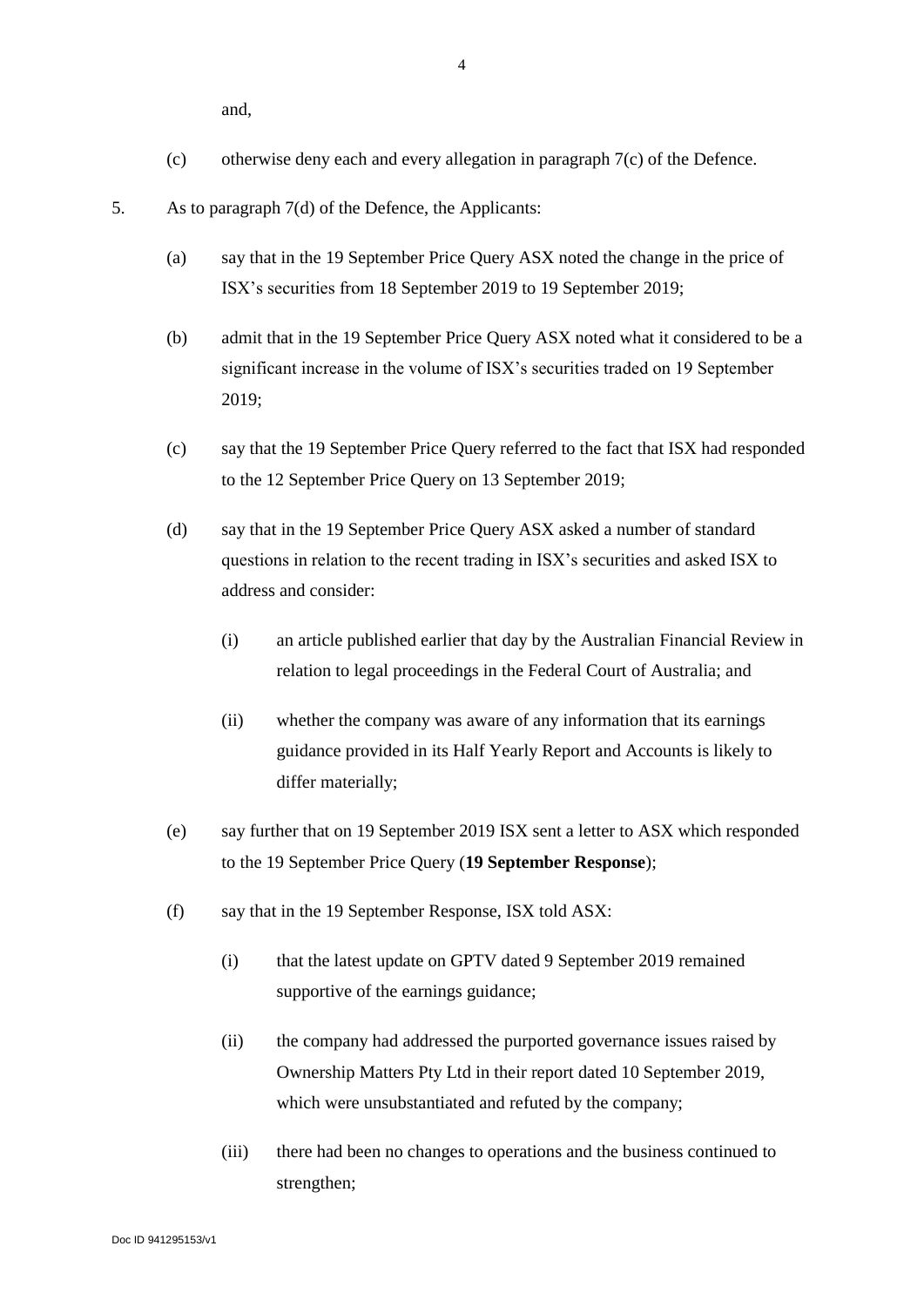- (v) the article in the Australian Financial Review earlier that day:
	- (A) failed to distinguish between ISX and the company known as iSignthis Ltd incorporated in the British Virgin Islands, which previously held the assets acquired by ISX; and
	- (B) referred to a dispute between historical (pre listing) shareholders and the former company iSignthis Ltd incorporated in the British Virgin Islands, which has no impact on the operations of ISX, its shares on issue and cost base;

- (g) otherwise deny each and every allegation in paragraph 7(d) of the Defence.
- <span id="page-5-0"></span>6. As to paragraph 7(e) of the Defence, the Applicants:
	- (a) deny each and every allegation in paragraph 7(e) of the Defence;
	- (b) say that by its own admission in paragraphs 5(a) and 52 of the Defence, ASX was obliged to exercise the power conferred by Listing Rule 17.3 honestly and in good faith and affording procedural fairness appropriate to the circumstances; and
	- (c) say further that in the circumstances set out in paragraphs 2 to [5](#page-4-0) above:
		- (i) the standard questions raised by ASX in the 12 September Price Query and the 19 September Price Query only concerned the:
			- (A) change in the price of ISX's securities from 11 September 2019 to 12 September 2019 and from 18 September 2019 to 19 September 2019; and
			- (B) volume of ISX's securities traded on 12 September 2019 and 19 September 2019;
		- (ii) ISX addressed each of those matters in the 13 September Response and the 19 September Response; and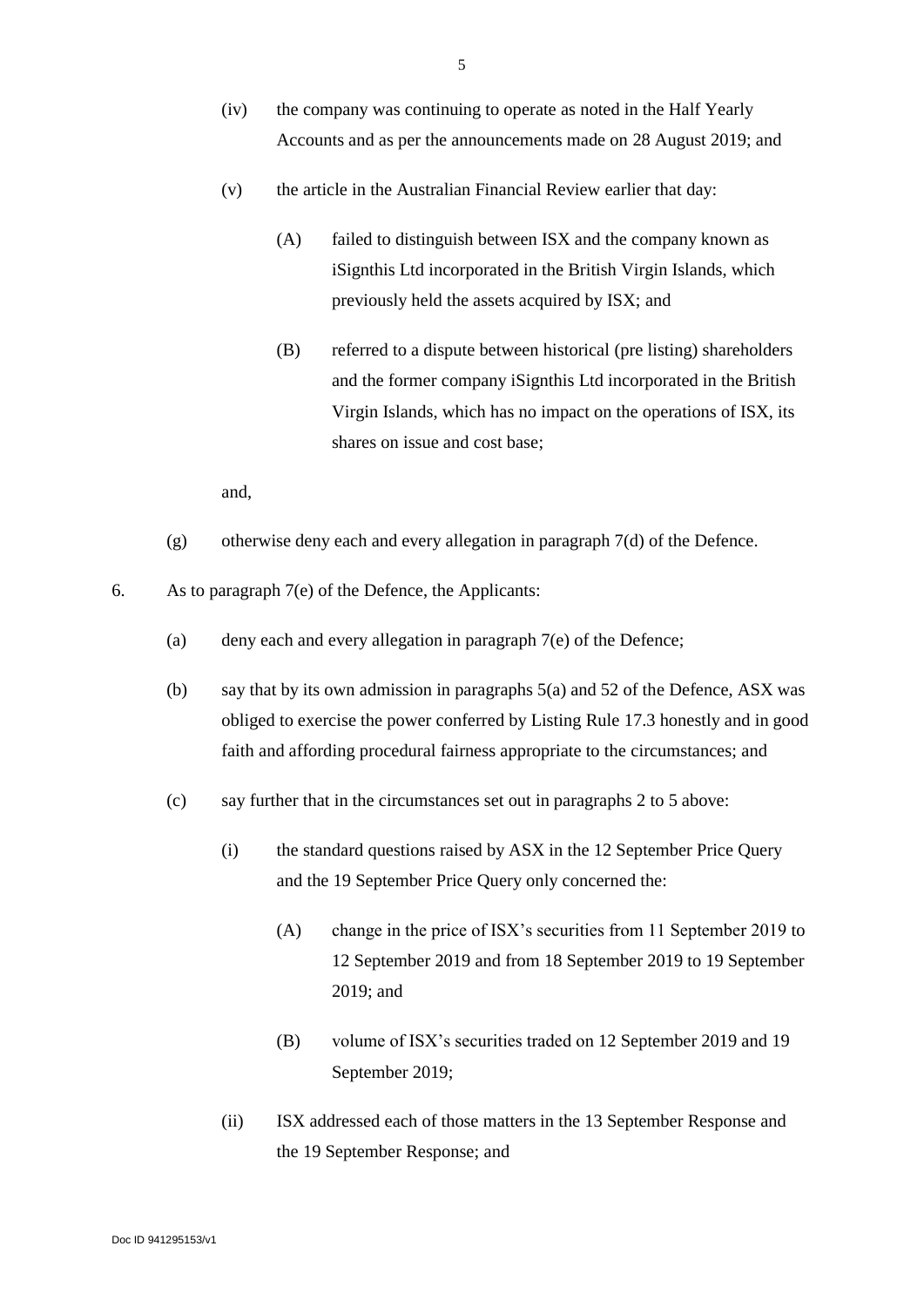- (iii) in the period between 19 September 2019 and 2 October 2019 (the day on which ASX suspended trading in ISX's securities), ASX did not:
	- (A) issue any further query letters to ISX;
	- (B) tell ISX that it was not satisfied with the 13 September Response or the 19 September Response; or
	- (C) tell ISX that there were any further issues concerning it about the company and give ISX a reasonable opportunity to respond prior to exercising its power to suspend trading in ISX' securities.
- 7. As to paragraph 7(f) of the Defence, the Applicants:
	- (a) refer to and repeat paragraphs [6\(](#page-5-0)b) and [6\(](#page-5-0)c) above; and
	- (b) otherwise deny each and every allegation in paragraph 7(f) of the Defence.
- 7A. As to paragraph 8A of the Defence, the Applicants:
	- (a) say that on 12 October 2021 ASX refused to answer paragraphs 7, 8 and 14 of the Request for Particulars and therefore they do not know and cannot admit the allegations in paragraphs  $8A(b)(iii)$ ,  $8A(b)(iv)$  or  $8A(c)(vii)$  of the Defence;
	- (b) say that save for stating that the relevant opinions were held by Janine Ryan in her capacity as Chief Compliance Officer, on 12 October 2021 ASX refused to answer paragraphs 9, 10, 11 and 13 of the Request for Particulars and therefore they do not know and cannot admit the allegations in paragraphs 8A(c)(iii),  $8A(c)(iv)$ ,  $8A(c)(v)$ ,  $8A(c)(vi)$  of the Defence; and
	- (c) otherwise deny each and every allegation in paragraph 8A of the Defence.
- 7B. As to paragraph 30 of the Defence, the Applicants:
	- (a) in relation to sub-paragraph  $(a)$ :
		- (i) admit that at 10:23am on 4 November 2019 Colin Luxford said by email to HWL Ebsworth that "*we ask that you direct enquires in relation to the determination of ISX suspension to the ASX directly*"; and
		- (ii) say further that at 11:09am on 4 November 2019 David Clarke of HWL Ebsworth sent an email to Colin Luxford (copied to Jane Fan and Sharon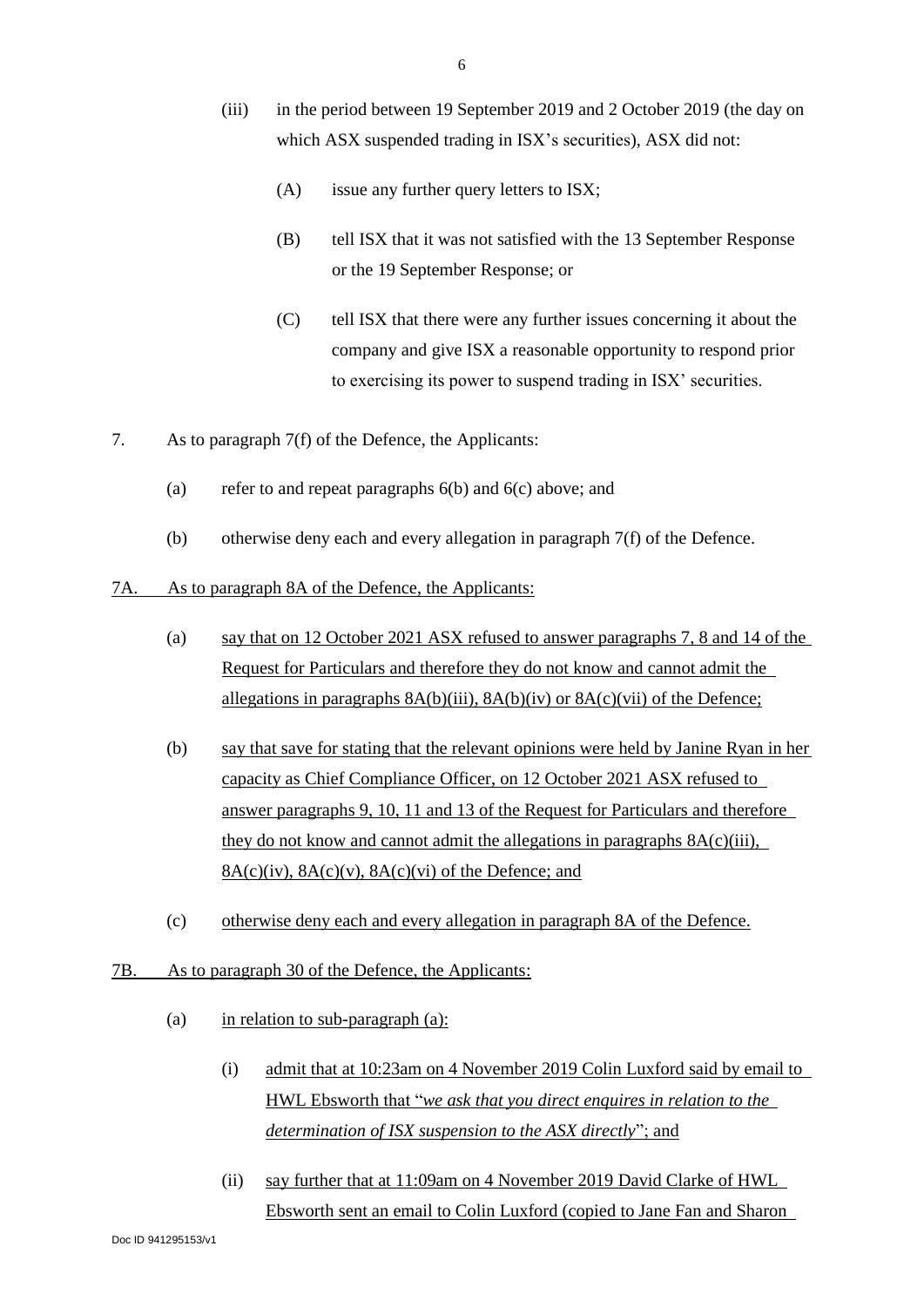Concisom of ASIC) in which he said "*You have not answered the question in our email to Sharon Concisom. Did ASIC issue a notice or direction under section 794D of the Corporations Act?*";

- (b) in relation to sub-paragraph (b):
	- (i) say that at 11:56am on 7 November 2019 David Clarke of HWL Ebsworth sent an email to Colin Luxford (copied to Jane Fan and Sharon Concisom) in which he said "*Please can you provide me with a reply to my email below. It is not an unreasonable question*";
	- (ii) say that at 4:59pm on 7 November 2019 Colin Luxford sent an email to David Clarke (copied to Jane Fan, Sharon Concisom and Adam Boscoscuro of ASIC) in which he said "*[i]n response to an earlier email to Ms Concisom where you raised the identical question, I advised that you should refer your enquiry to the ASX*"; and
	- (iii) say further that in his email of 7 November 2019, Colin Luxford also said "*To be clear, and to answer your question, the decision by ASX to suspend ISX Ltd from trading on 2 October 2019 was not made with a direction from ASIC*";

- (c) otherwise deny each and every allegation in paragraph 30 of the Defence.
- 8. As to paragraph 48B of the Defence, the Applicants:
	- (a) admit that the third direction given by ASX to ISX required ISX to include in each quarterly activity report a breakdown by sector of the revenue ISX had derived during the applicable quarter; and
	- (b) otherwise deny each and every allegation in paragraph 48B of the Defence.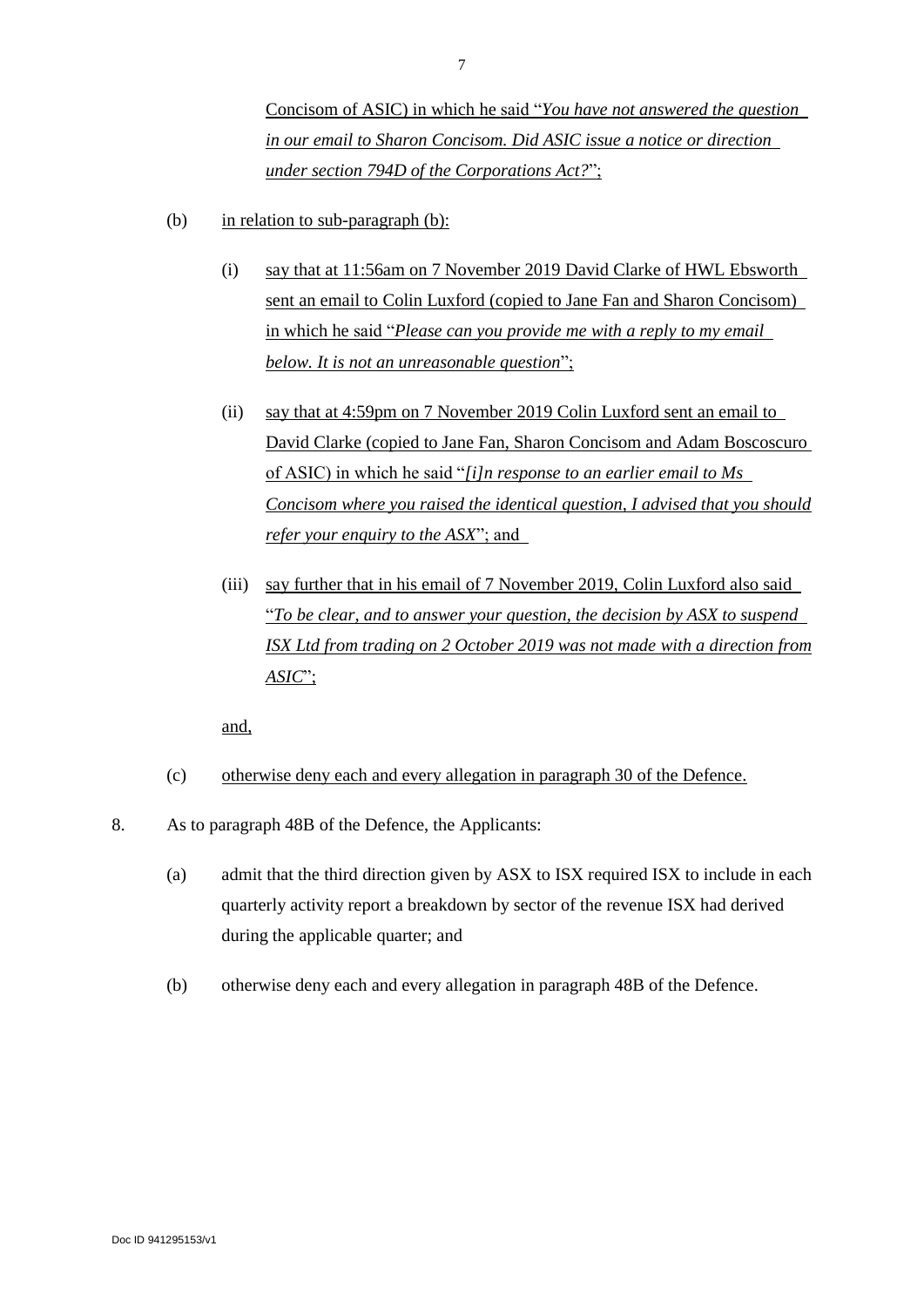- 9. As to paragraph 48D of the Defence, the Applicants:
	- (a) admit that the second direction given by ASX to ISX required ISX to engage an independent expert, acceptable to ASX, to review its policies and processes to comply with Listing Rule 3.1 and to release to the market the findings of, and any changes ISX proposed to make to its compliance policies and processes in response to, the review;
	- (b) admit that on 19 May 2020 ISX appointed Michael Linehan, a Partner of Clayton Utz, to prepare an independent expert report regarding ISX's continuous disclosure policy; and
	- (c) otherwise deny each and every allegation in paragraph 48D of the Defence.
- 10. As to paragraph 48E of the Defence, the Applicants:
	- (a) refer to and repeat paragraph 11 below; and
	- (b) otherwise deny each and every allegation in paragraph 48E of the Defence.
- 11. As to paragraph 48F of the Defence, the Applicants:
	- (a) say that pages 1 to 5 of the report attached to the draft announcement contained the background and purpose of the report, a summary of the scope of the review, a summary of the findings and the recommendations of the experts and otherwise admit the allegation in sub-paragraph (a);
	- (b) admit the allegation in sub-paragraph (b);
	- (c) in relation to sub-paragraph  $(c)$ :
		- (i) say that the paragraph pleads a conclusion without any material facts such that it is ambigious and/or likely to cause prejudice, embarrassment or delay in the proceeding and ought to be struck out; and
		- (ii) under cover of the objection in sub-paragraph  $(c)(i)$  above, refer to and repeat paragraph 48FA(c) of the 4FASOC and say that:
			- A. the second direction required ISX "*to release to the market the findings of, and any changes ISX* [proposed] *to make to its compliance policies and processes in response, to the review*";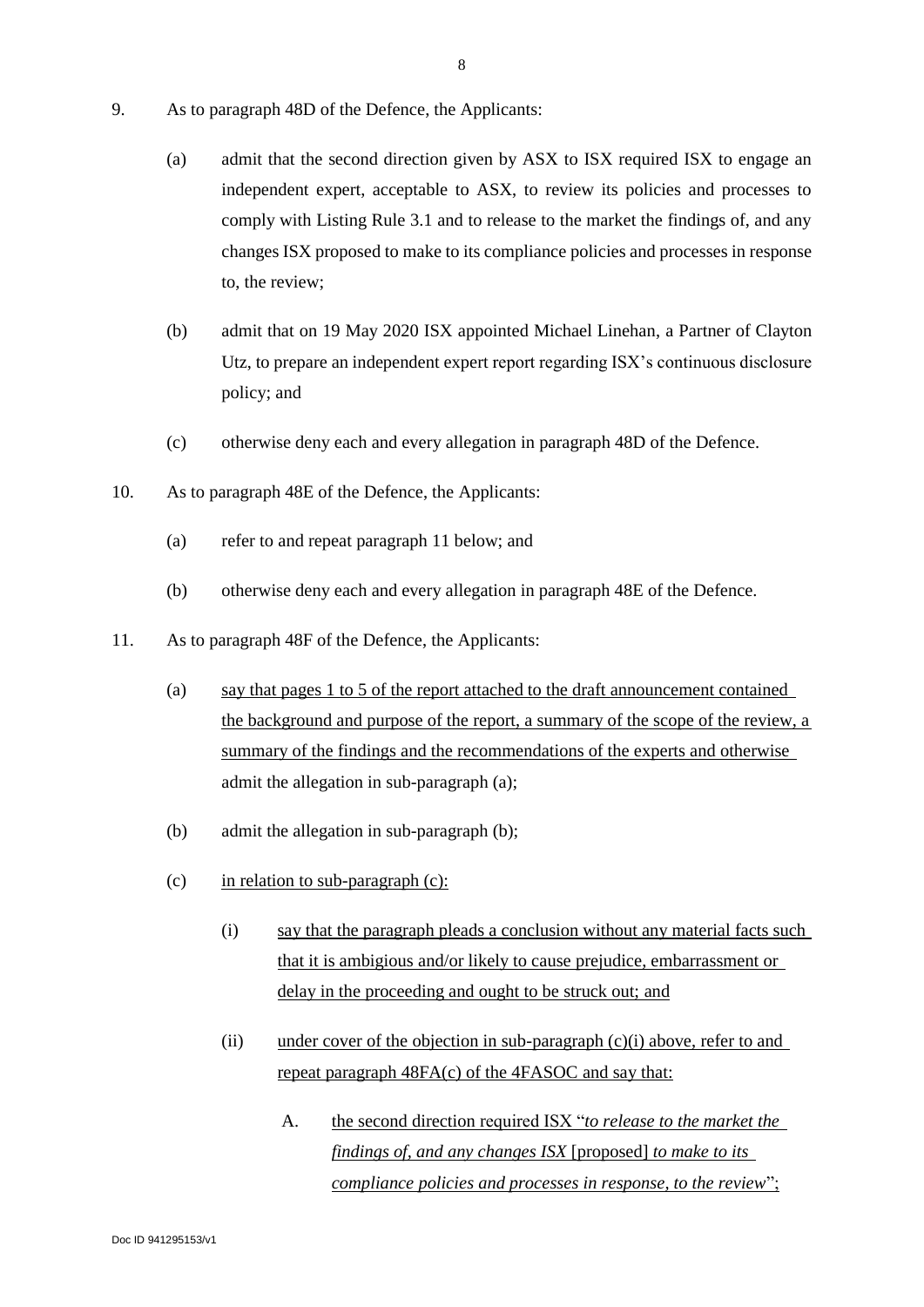- B. say that pages 1 to 5 of the report attached to the draft announcement contained the background and purpose of the report, a summary of the scope of the review, a summary of the findings and the recommendations of the experts; and
- C. in the circumstances set out in sub-paragraphs A and B above, ISX did not fail to comply with the second direction by 17 July 2020 because the draft announcement did not attach the entire independent experts' report;
- (d) admit that, in the Final Reasons, ASX said that it considered it appropriate for ISX's shares to remain suspended pursuant to Listing Rule 17.3.4 and not reinstated until:

"*the matters referred to in these statement of reasons are satisfactorily disclosed to the market; and*

*acceptable measures are put in place so that the current holders of the Milestone Shares (other than those who were bona fide purchasers for value of those shares on-market) are not able to sell them for a reasonable period while ASIC has an opportunity to pursue its investigations and to determine whether it wishes to take action against those involved in the issue of the Milestone Shares.*"

## **PARTICULARS**

Paragraph 12.6 of the Final Reasons.

- (e) say that, insofar as relevant information was sought by ASX from ISX so that ASX could consider ISX's proposed escrow agreement, in the period from 1 May 2020 to 5 May 2020, ISX:
	- (i) told ASX:
		- (A) the details of all current and former holders of the ordinary shares issued following the achievement of the milestones;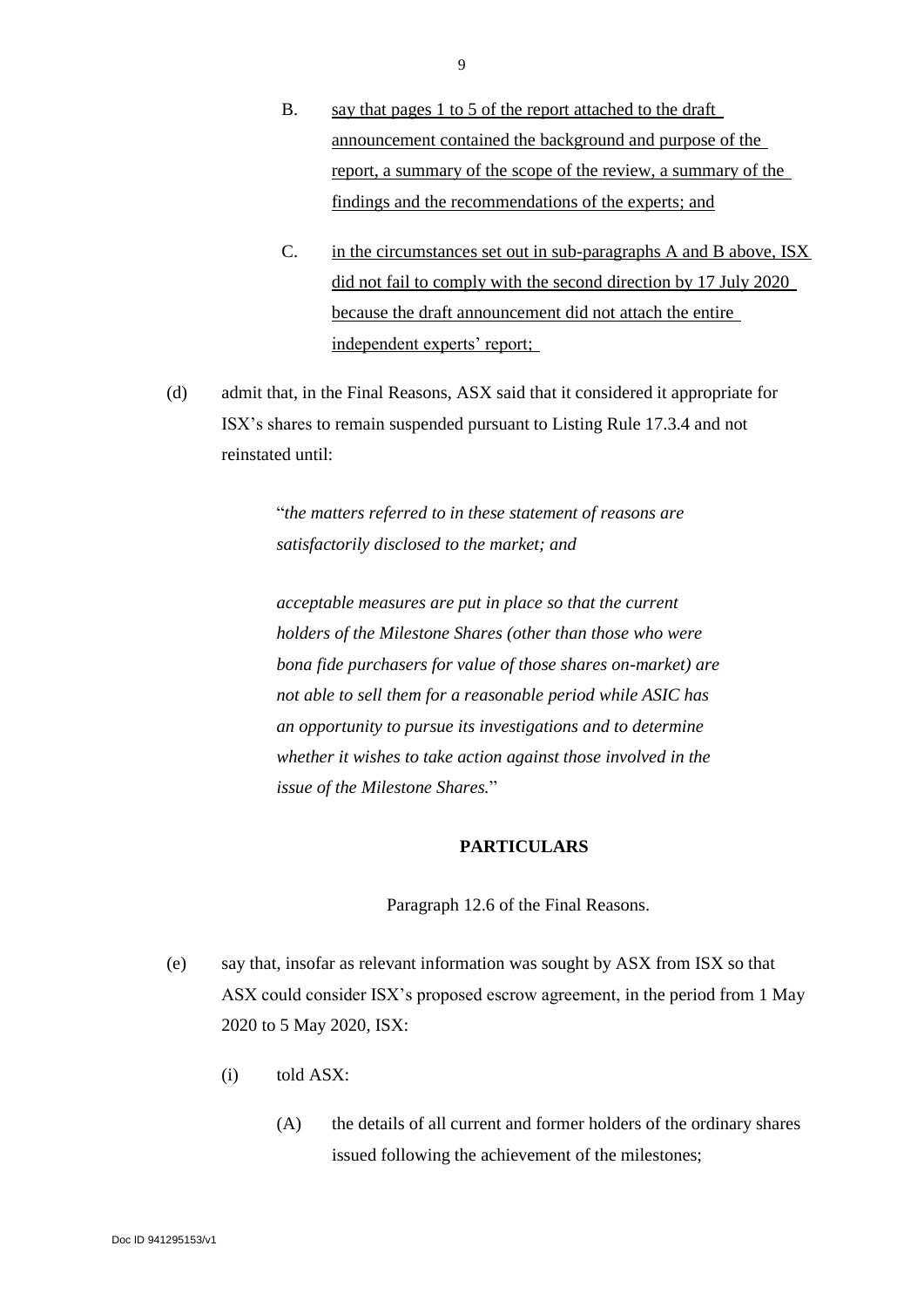- (B) that the current holders of these ordinary shares which are associated with Tim Hart, Scott Minehane, Todd Richards, Barneby Egerton-Warburton, John Karantzis and Andrew Karantzis respectively, received them pursuant to agreements made with each of these individuals;
- (C) that the remaining current and former holders of these ordinary shares received them out of the proportion which was to be distributed to John Karantzis (or his nominee), as an incentive to the executive team;
- (D) that iSignthis Ltd (BVI) directed the transfer of the ordinary shares issued following the achievement of the milestones to these individuals or their nominees;
- (E) that 500,000 of the ordinary shares issued following the achievement of the milestones had been sold on 15 May 2019, by a former employee on the market through BNP, such that ISX was unable to determine the exact sale price but the range that day was approximately \$0.405;
- (F) that 500,000 of the ordinary shares issued following the achievement of the milestones were still held by a former employee who had not been in contact with ISX for many months; and
- $(G)$  that notwithstanding the matters in sub-paragraphs  $(E)$  and  $(F)$ above, the total amount of the 336,666,667 ordinary shares issued following the achievement of the milestones would be subject to escrow as Red 5 Solutions BVI Limited and Select All Enterprises, companies associated with Andrew Karantzis and John Karantzis respectively, would voluntarily contribute the additional 1,000,000 ordinary shares required to cover the ordinary shares sold and held by former employees;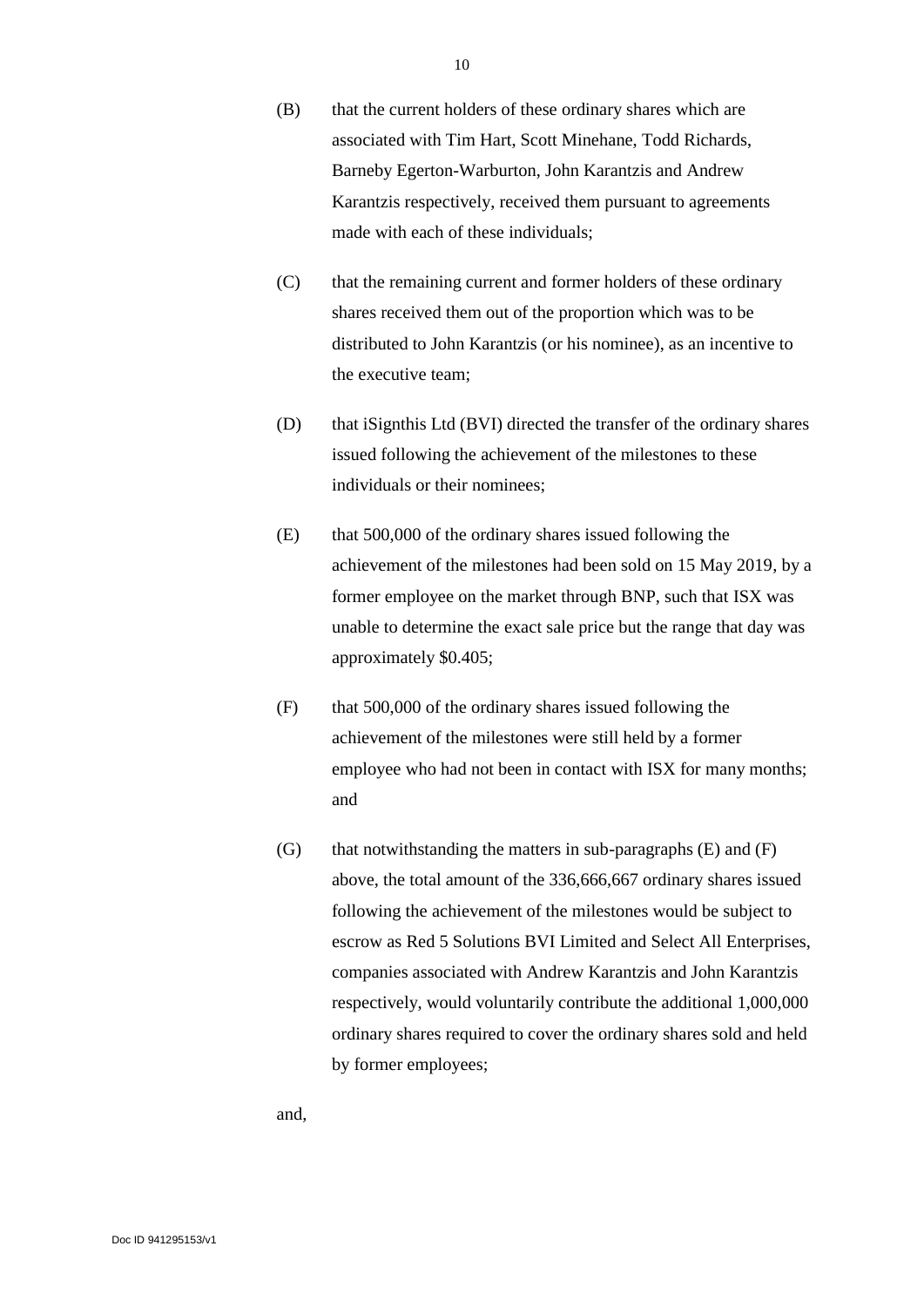(ii) sent ASX copies of relevant documents, including ISX's share register and correspondence with Link Market Services in relation to the sale of the 500,000 ordinary shares by the former employee;

## **PARTICULARS**

- A. Insofar as sub-paragraphs  $(i)(A)$  to  $(i)(G)$  above are concerned, the information was provided in writing. It was contained in the emails and attachments sent by John Karantzis to Kevin Lewis at 9:41am on 2 May 2020 (which referred to the email sent by John Karantzis to Daniel Moran at 2:16pm on 1 May 2020), 2:20pm on 5 May 2020, 6:58pm on 5 May 2020, 9:22pm on 5 May 2020, 9:40pm on 5 May 2020, 10:15pm on 5 May 2020 and 10:21pm on 5 May 2020. A copy of each document is in the possession of the solicitors acting for the Applicants and may be inspected during business hours by appointment.
- B. Insofar as sub-paragraph (ii) above is concerned, the documents were attached to the emails sent by John Karantzis to Kevin Lewis at 9:41am on 2 May 2020, 2:20pm on 5 May 2020 and 6:58pm on 5 May 2020. A copy of each document is in the possession of the solicitors acting for the Applicants and may be inspected during business hours by appointment.
- (f) say that notwithstanding the information given by ISX to ASX, and the offer to voluntarily contribute an additional 1,000,000 ordinary shares as set out in subparagraph  $(d)(e)(i)(G)$  above, on 5 May 2020 and 11 June 2020, ASX:
	- (i) demanded further information from ISX which was irrelevant to ASX's consideration of ISX's offer to escrow the total number of ordinary shares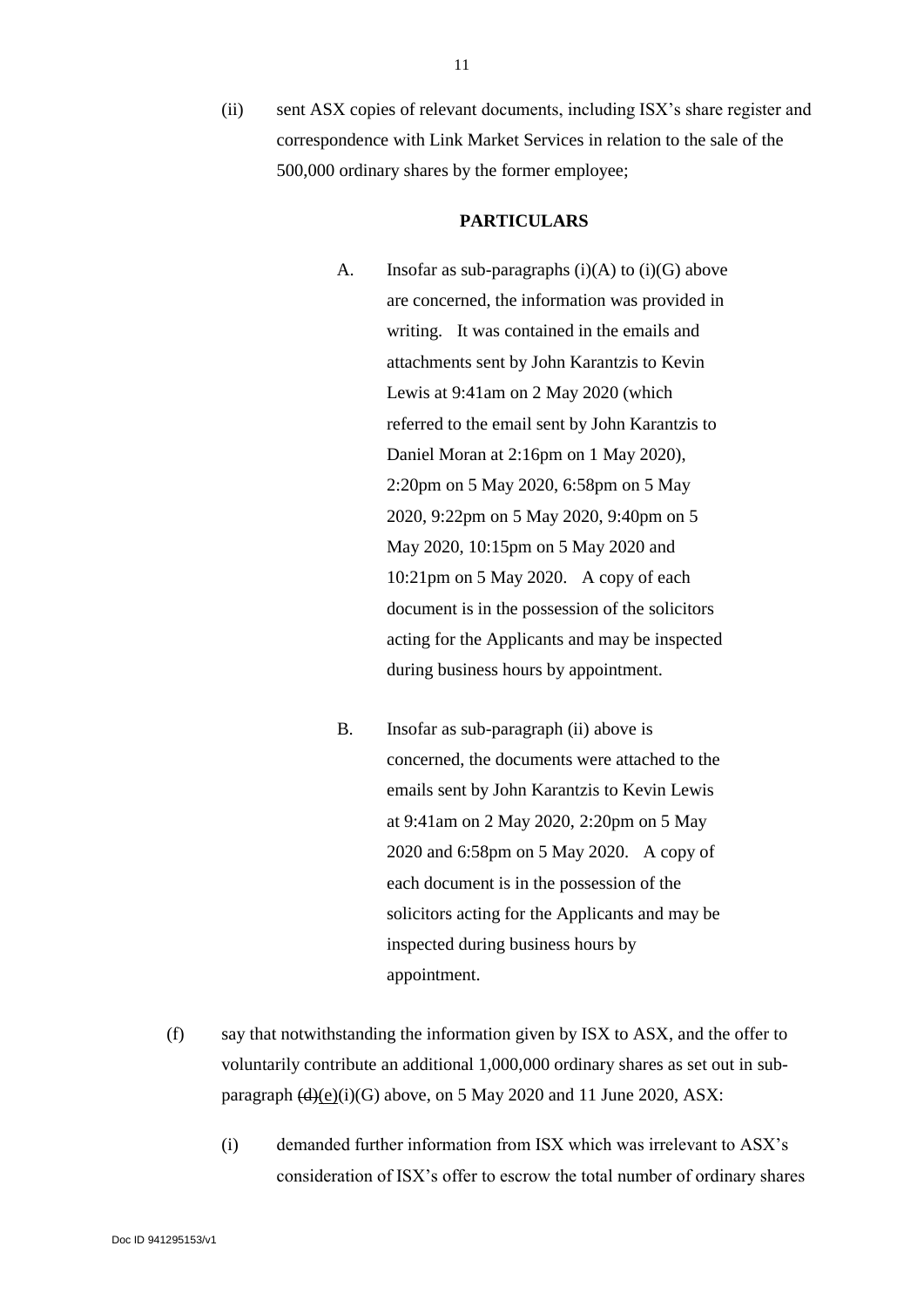issued following achievement of the milestones for a period of 12 months; and

(ii) refused to consider ISX's escrow offer;

#### **PARTICULARS**

- A. Insofar as sub-paragraphs (i) and (ii) above are concerned, ASX's demands and refusals were in writing. They were contained in the email sent by Kevin Lewis to John Karantzis at 11:16pm on 5 May 2020 and the letter dated 11 June 2020. A copy of each document is in the possession of the solicitors acting for the Applicants and may be inspected during business hours by appointment.
- B. The further information demanded by ASX from ISX was irrelevant to whether the Escrow Offer (as defined in sub-paragraph  $(f)(g)$  below) would prevent the ordinary shares issued following the achievement of the milestones being sold for a reasonable period of time while ASIC pursued its investigations.
- (g) say that in the circumstances set out in sub-paragraphs  $(d)$  and  $(e)$  and  $(f)$  above:
	- (i) as at 5 May 2020, ISX had offered to put 336,666,667 ordinary shares in escrow for a period of 12 months (**Escrow Offer**), being 100% of the total number of ordinary shares issued on conversion of the performance rights approved by shareholders on 22 December 2014;
	- (ii) as at 5 May 2020, ISX had given ASX all of the relevant information which it had sought from ISX so that ASX could consider the Escrow Offer in order to lift the suspension of trading in ISX's securities; and
	- (iii) to date no escrow arrangement is in place because ASX has failed to consider the Escrow Offer honestly and in good faith, or at all, having regard to the relevant information provided to it by ISX;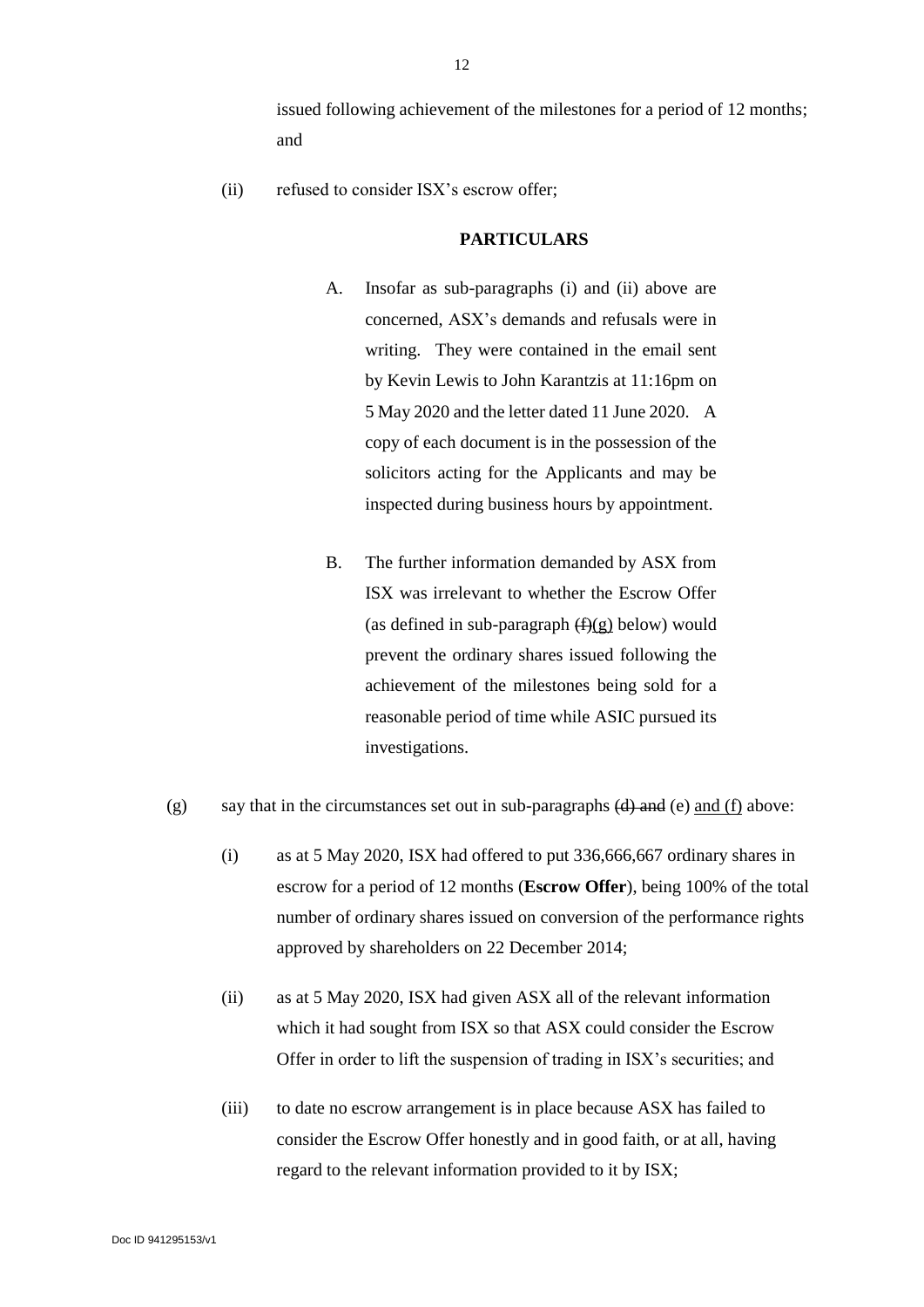- (h) say that after the Final Reasons were published by ASX on the Market Announcements Platform and ISX had made the Escrow Offer, ASX put further obstacles in the way of ISX's securities being reinstated to trading by:
	- (i) commencing an entirely new interrogation of ISX's business, this time concerning the suspension and termination of the arrangements between ISX and Visa, including the announcement made on 20 March 2020 by ISX (**ASX Visa Query**);

#### **PARTICULARS**

- A. The new interrogation by ASX of ISX was first alluded to in the email from Kevin Lewis to John Karantzis sent at 1:51pm on 5 May 2020, which was then followed by:
	- (i) ASX's query letter dated 7 May 2020, attached to an email sent at 10:42pm by Kevin Lewis to Elizabeth Warrell;
	- (ii) ISX's response dated 13 May 2020, attached to an email sent at 1:08pm by John Karantzis to Kevin Lewis;
	- (iii) email sent at 7:20pm on 14 May 2020 by Kevin Lewis to John Karantzis;
	- (iv) email sent at 9:10am on 20 May 2020 by John Karantzis to Kevin Lewis; and
	- (v) email sent at 8:38pm on 21 May 2020 by Kevin Lewis to John Karantzis;
	- (vi) email sent at 8:59am on 22 May 2020 by John Karantzis to Domenic Stevens;
	- (vii) email sent at 5:43pm on 23 May 2020 by Daniel Moran to John Karantzis;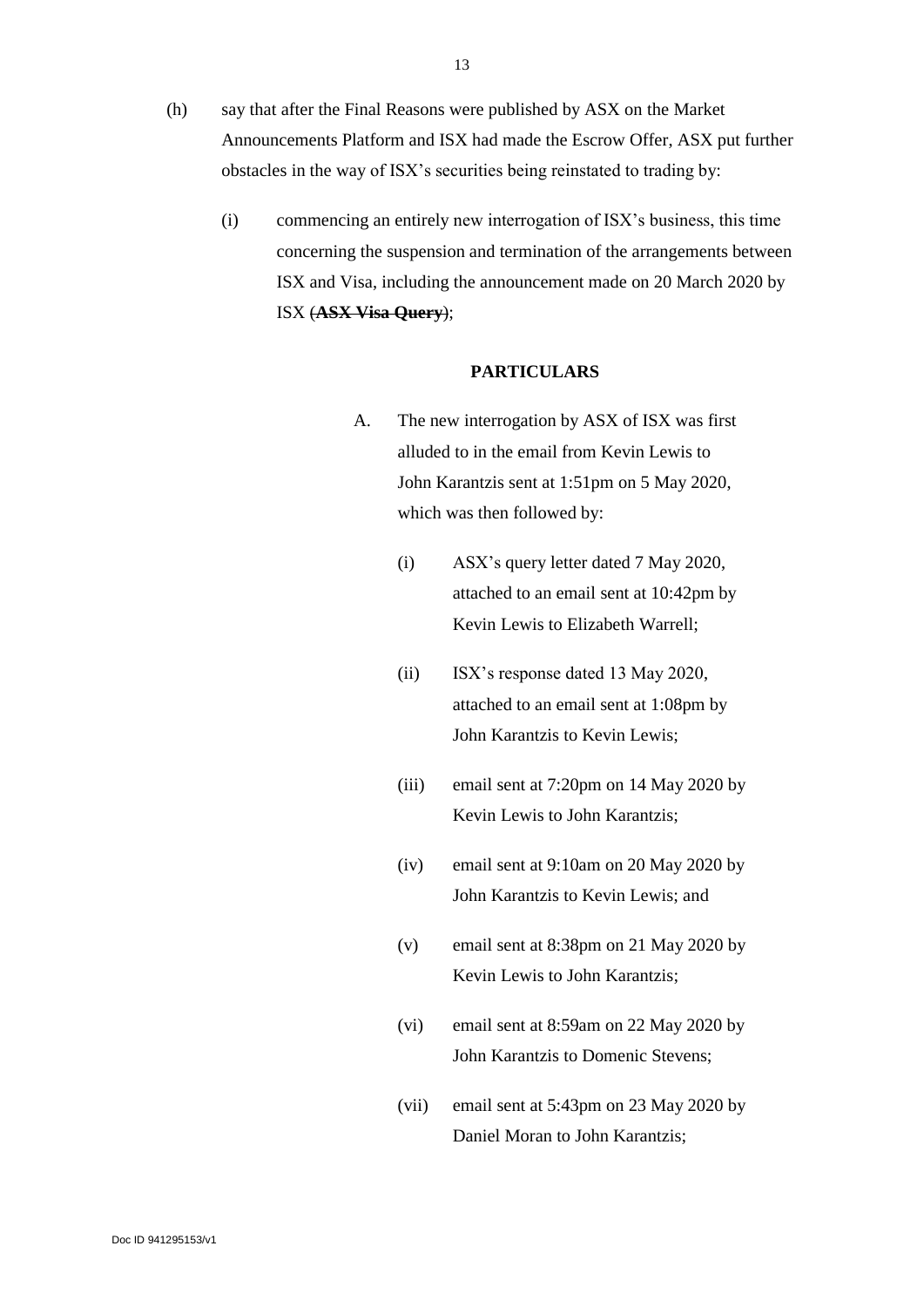- (viii) ISX letter to shareholders dated 24 May 2020, a copy of which was sent at 2:33pm that day to Dean Litis of ASX for release on the Market Announcements Platform; and
- (ix) ISX's response dated 25 May 2020, which was released to the market that same day on the Market Announcements Platform.

A copy of these documents is in the possession of the solicitors acting for the Applicants and may be inspected during business hours by appointment.

- (ii) engaging in the conduct alleged in paragraphs 48DA and 48DB of the 4FASOC; and
- (iii) notwithstanding the facts alleged in paragraph 48E of the 4FASOC, engaging in the conduct alleged in paragraphs 48FA(a), 48FA(b), 48FB and paragraphs A, B and C of the Particulars under paragraph 48FC of the 4FASOC;
- (ii) notwithstanding the information given by ISX to ASX in response to the ASX Visa Query, which ASX released to the market on 25 May 2020, instructing the independent experts that there had been further breaches by ISX of chapter 3 of the Listing Rules which should be factored into their review of ISX's continuous disclosure policies; and

#### **PARTICULARS**

The instruction was in writing, contained in an email sent at 9:15am on 17 June 2020 by Kevin Lewis to, among others, Michael Linehan. A copy of the document is in the possession of the solicitors acting for the Applicants and may be inspected during business hours by appointment.

(iii) telling the independent experts that: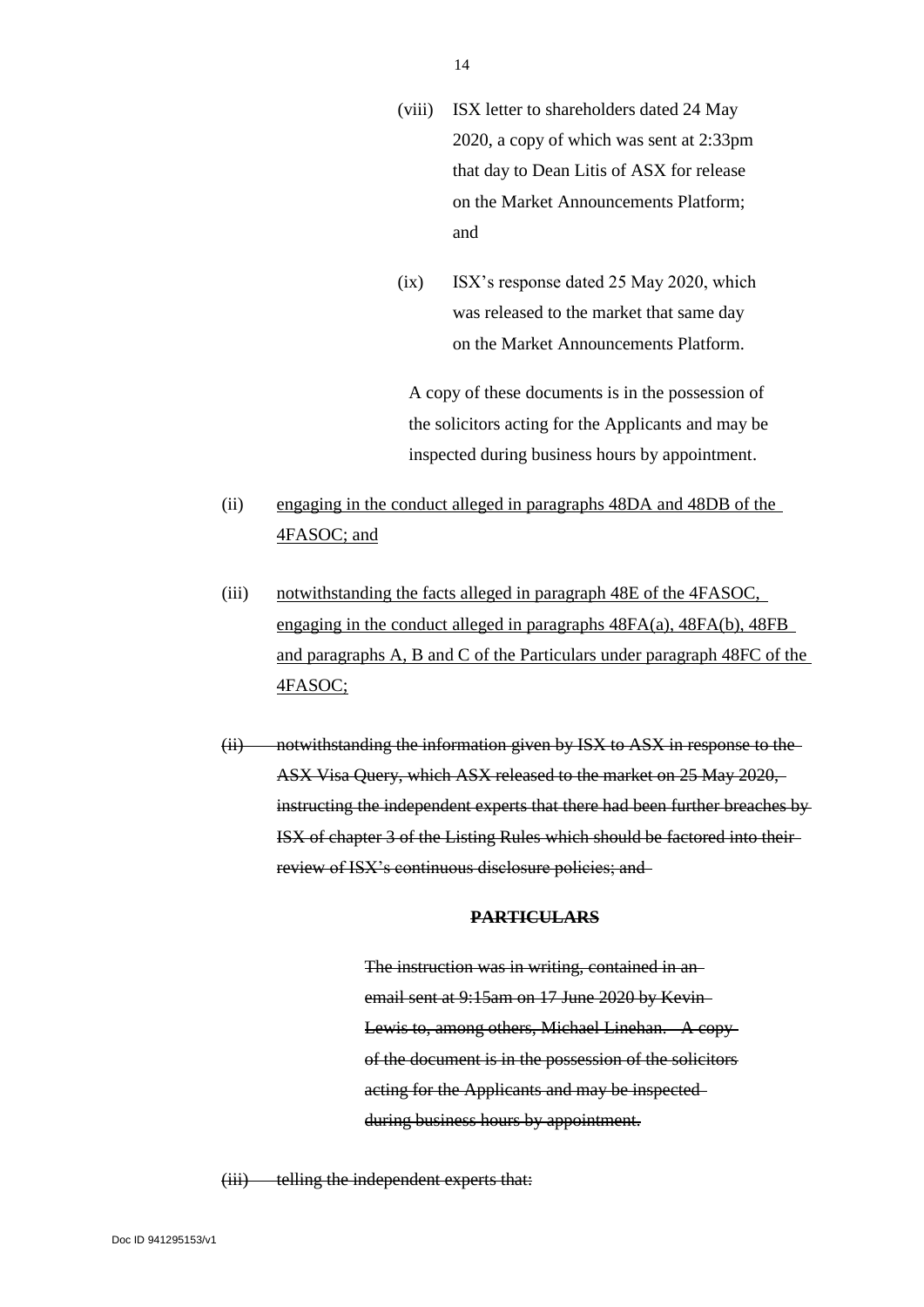- (A) ASX regarded ISX's failure to properly disclose the Visa suspension and the reasons for it as a clear and serious breach of Listing Rule 3.1 that would appear to raise potential issues about the adequacy of ISX's policies and process to comply with thatrule; and
- (B) these potential issues fall within the purview of their review and report;

#### **PARTICULARS**

The statements were in writing, contained in an email sent at 1:55pm on 18 June 2020 by Kevin Lewis to, among others, Michael Linehan. A copy of the document is in the possession of the solicitors acting for the Applicants and may be inspected during business hours by appointment.

 $(g)$  say further that:

(i) the independent experts said that they were unable to conclude that the decision taken by ISX to not announce the Visa suspension at the time of the initial suspension constituted a breach of its continuous disclosure obligations and that the subsequent disclosure on 29 April 2020 was deficient but the letter to shareholders dated 24 May 2020, released to the market on 25 May 2020, provided a material update in respect of the Visa negotiations, including the likely timeframe in which termination will become final; and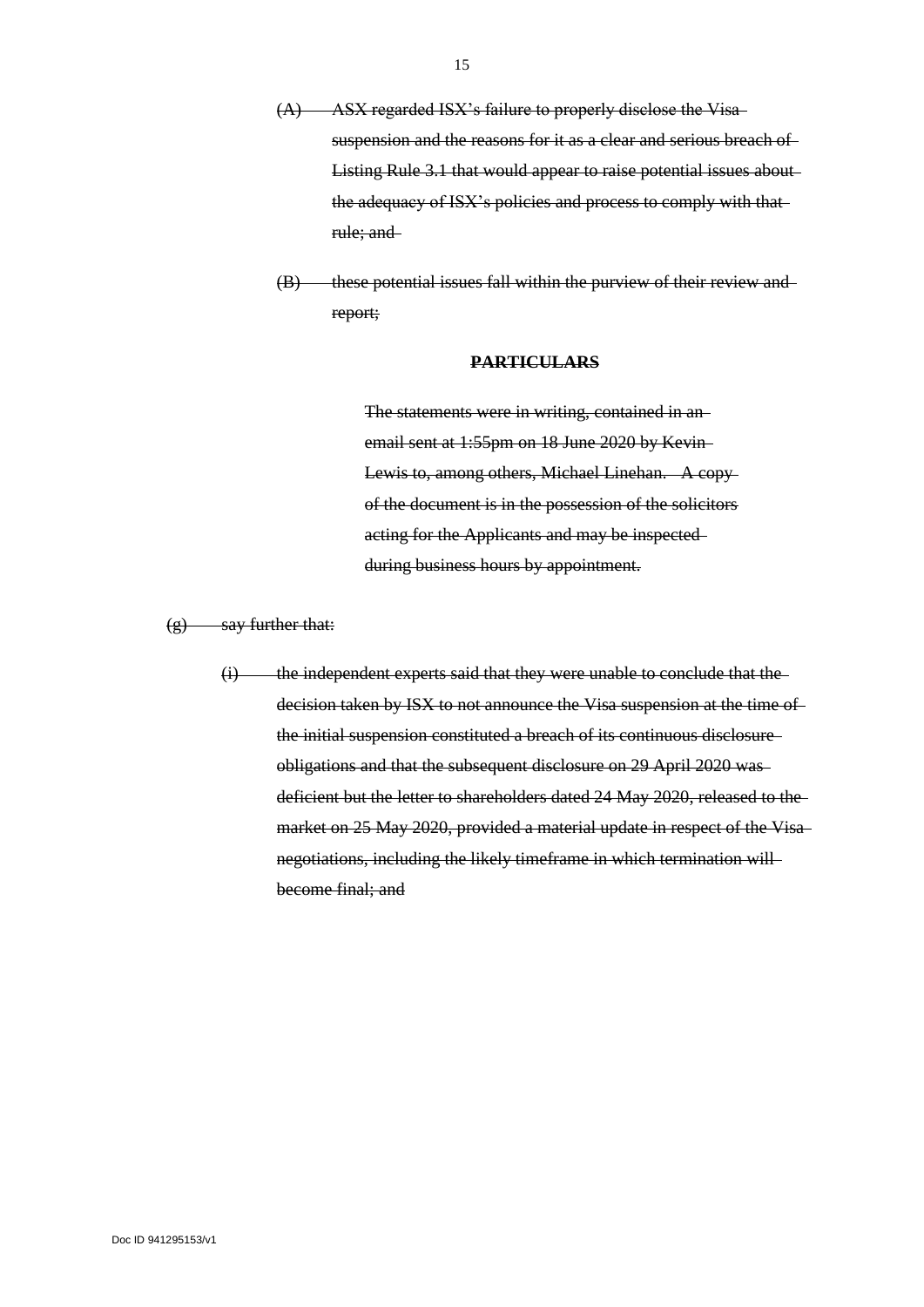#### **PARTICULARS**

The statements were in writing, contained on pages 9 to 11 of the Independent Expert Review dated 16 July 2020 signed by Michael Linehan and Brendan Groves A copy of the document is in the possession of the solicitors acting for the Applicants and may be inspected during business hours by appointment.

(ii) on 16 July 2020 ISX resolved to adopt all of the recommendations madeby the independent experts in the Independent Expert Review dated 16 July 2020;

 $(h)$  say further that notwithstanding the matters in sub-paragraph  $(h)$  above:

(i) on and from 17 July 2020 ASX interrogated the independent experts in relation to their Independent Expert Review dated 16 July 2020;

#### **PARTICULARS**

The questions were in writing, contained in emails sent at 1:46pm and 7:06pm on 17 July 2020 by Janine Ryan to Michael Linehan and Brendan Groves and a further email sent at 8:07am on 20 July 2020 by Janine Ryan to Michael Linehan and Brendan Groves. A copy of the emails is in the possession of the solicitors acting for the Applicants and may be inspected during business hours by appointment.

B. The responses from Clayton Utz were in writing, contained in an email sent at 4:03pm on 17 July 2020 by Michael Linehan to Janine Ryan and a document attached to an email sent at 1:10pm on 20 July 2020 by Michael Linehan to Janine Ryan.

(ii) in or about mid-July 2020, pursuant to section 127(4B) of the *Australian Securities and Investments Commission Act 2001* (Cth), ASX obtained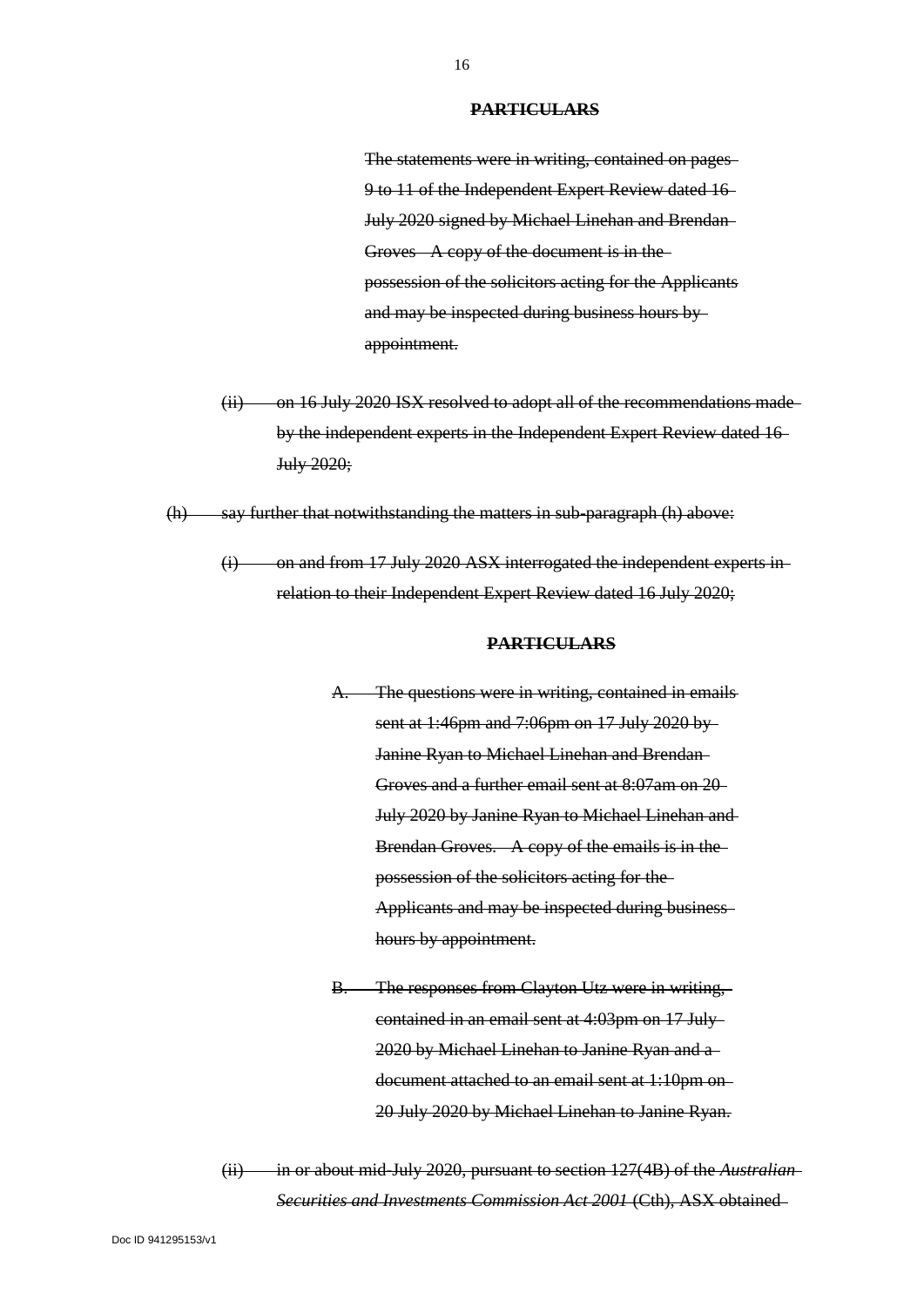from ASIC copies of correspondence between Visa and ISX in relation to Visa's suspension and subsequent termination of the arrangement between ISX and Visa (**Visa Correspondence**);

(iii) ASX was of the view that the Visa Correspondence raised questions as to whether ISX's response to ASX's letter dated 7 May 2020, and its disclosures to the market about its relationship with Visa since 6 March 2020, had complied with the Listing Rules;

#### **PARTICULARS**

ASX's view was expressed in writing, contained on page 2 of its Market Announcement dated 26 October 2020.

(iv) on 22 July 2020, notwithstanding section 127(4F) of the *Australian Securities and Investments Commission Act 2001* (Cth), ASX sent a copy of the Visa Correspondence to the independent experts;

#### **PARTICULARS**

Email from Janine Ryan to Michael Linehan and Brendan Groves sent at 6:28pm on 22 July 2020. A copy of the email is in the possession of the solicitors acting for the Applicants and may be inspected during business hours by appointment.

(v) on 23 July 2020 ASX sent a copy of the Visa Correspondence and a further query letter to ISX;

#### **PARTICULARS**

Email sent at 6:58pm on 23 July 2020 by James Gerraty to Tim Hart, John Karantzis and Elizabeth Warrell. A copy of the email is in the possession of the solicitors acting for the Applicants and may be inspected during business hours by appointment.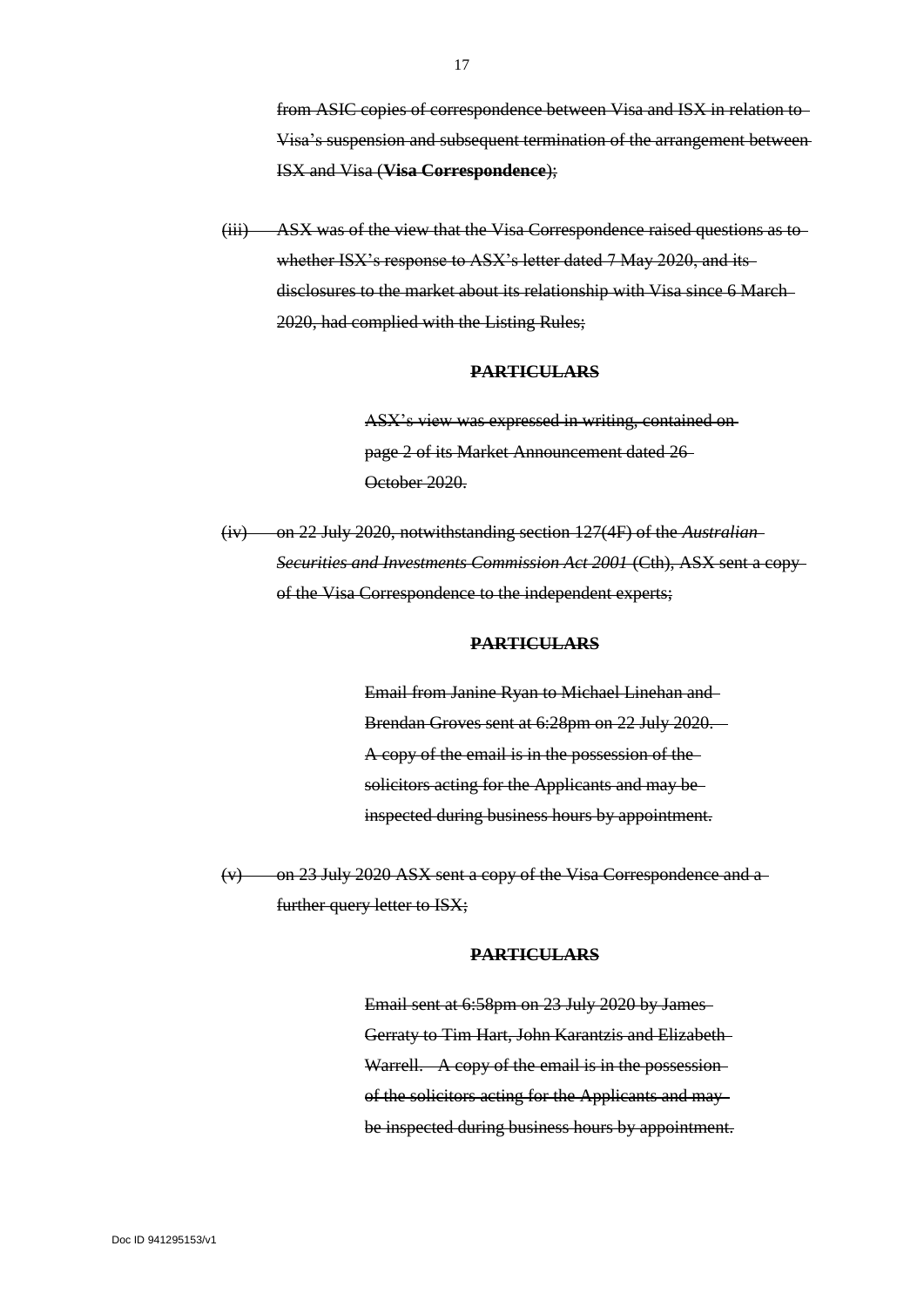(vi) pursuant to ASX's requests, on 16 August 2020 ISX asked the independent experts to review the additional correspondence and update their report as necessary;

#### **PARTICULARS**

- A. The ASX request was in writing. It was contained in an email sent at 3:27pm on 30 July 2020 by Janine Ryan and in an email sent at 8:46am on 5 August 2020 by Janine Ryan. A copy of the two emails is in the possession of the solicitors acting for the Applicants and may beinspected during business hours by appointment.
- B. ISX's request was in writing, contained in anemail sent at 5:51pm on 16 August 2020. A copyof the email is in the possession of the solicitors acting for the Applicants and may be inspected during business hours by appointment.
- (vii) the supplementary report of the independent experts dated 3 September 2020:
	- $(A)$  said that they had considered the additional correspondencerelating to the suspension and termination of the arrangements between ISX and Visa;
	- (B) said that based on their review of the information available tothem, nothing had come to their attention which caused them to believe that ISX's reliance on ASX Listing Rule 3.1A during the periods from 17 April 2020 to 12 May 2020 and 12 May 2020 to 21 May 2020 was not appropriate; and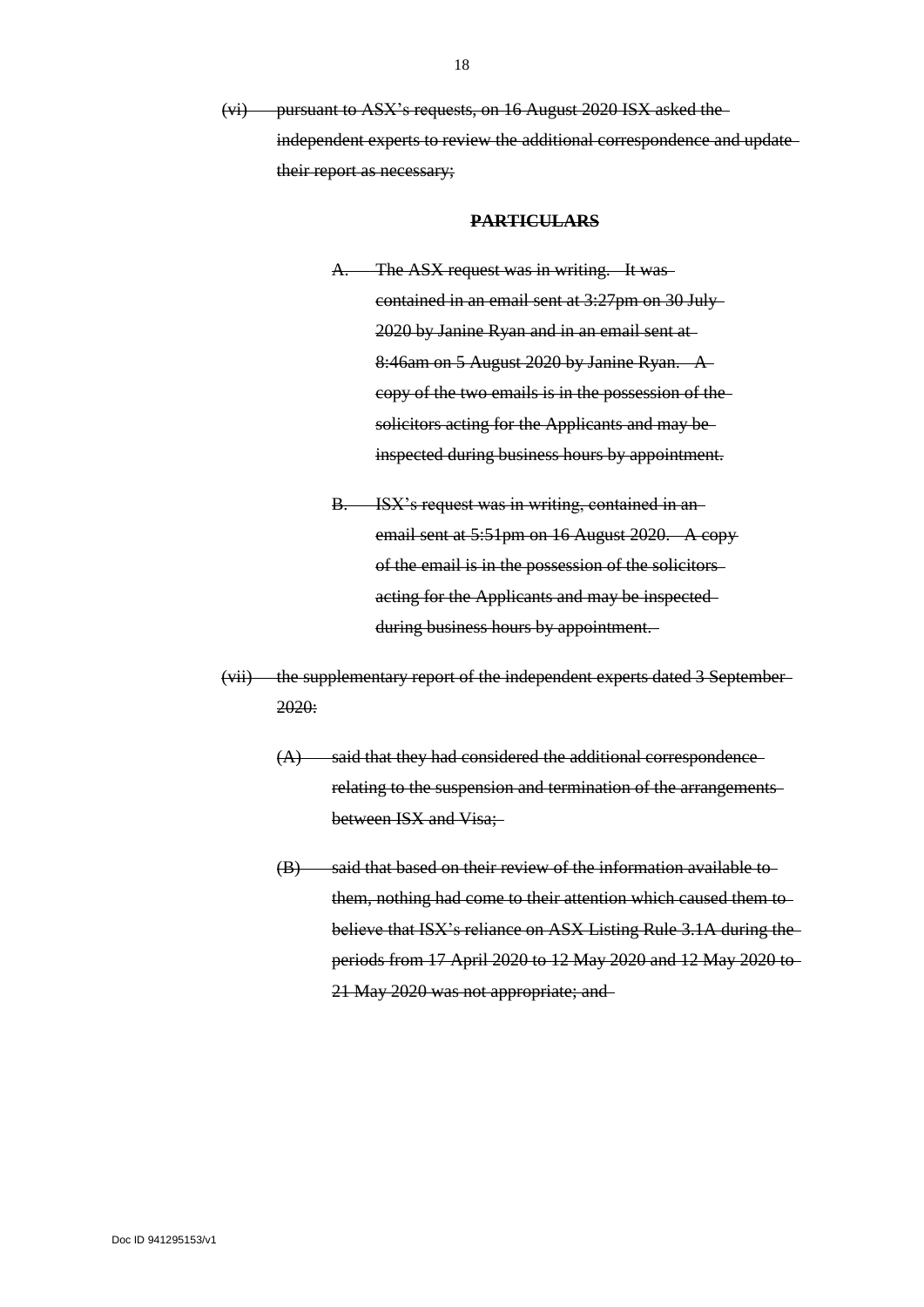(C) concluded that:

- $(1)$  the obligation of ISX to disclose the termination of thearrangements between ISX and Visa in accordance with Listing Rule 3.1 first arose on 21 May 2020; and
- (2) there was a technical breach of ASX Listing Rule 3.1 thatarose from a 1 to 2 business day delay by ISX in formally announcing the termination to the market, but that as ISX's shares were suspended at this time ISX did not have the ability to use a trading halt to assist in managing its continuous disclosure obligations, which it may have otherwise done to cover the period of the delay;

## **PARTICULARS**

The statements in sub-paragraphs  $(A)$  to  $(C)$  above were in writing, contained in paragraphs 2.4 to 2.9 of the supplementary report of the independent experts dated 3 September 2020.

- (i) say further that notwithstanding the matters in paragraph 11(h) above and paragraphs 48DA to 48I of the 4FASOC: sub-paragraph (i) above:
	- (i) on 10 September 2020, ASX issued a further query letter to ISX pursuant to Listing Rule 18.7, purportedly to enable it to be satisfied that ISX was, and had been, complying with the Listing Rules when, in fact, the letter:
		- (A) sought to interrogate ISX about the supplementary report of the independent experts dated 3 September 2020 and ISX's disclosures about the Visa suspension and termination; and
		- (B) demanded that ISX provide to ASX copies of its legal advice;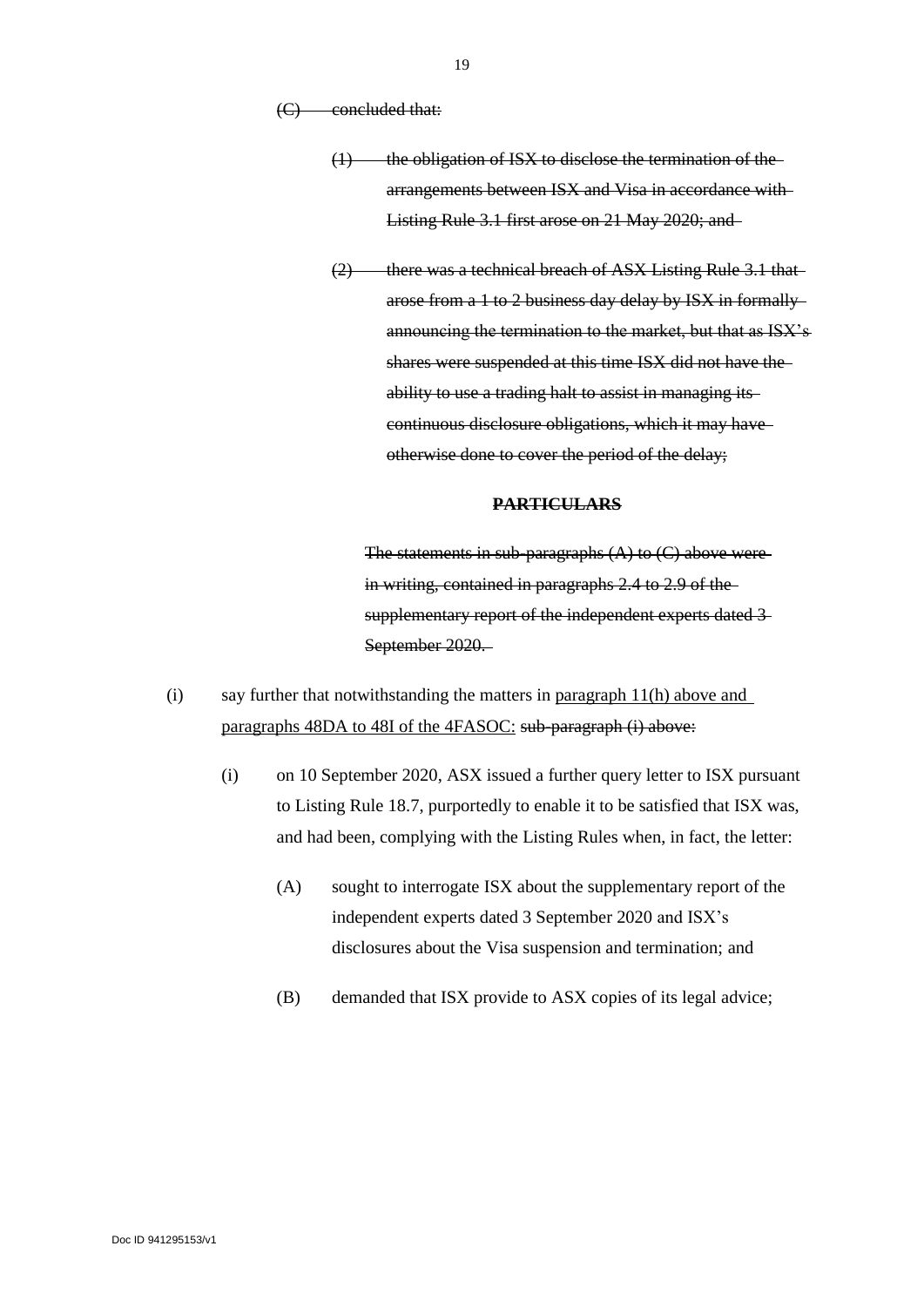- (ii) on 15 September 2020, ISX sent to ASX its response to the further query which said, among other things, that:
	- (A) ASX did not have the power to compel a listed entity to produce its legal advice; and
	- (B) the query letter had not been issued in good faith for a proper purpose as the independent experts had conclusively dealt with the very issue which had been unilaterally added to the scope of their review by Kevin Lewis;
- (iii) on 9 October 2020, ASX sent ISX a further query letter which:
	- (A) persisted with its interrogation of ISX about the supplementary report of the independent experts dated 3 September 2020 and ISX's disclosures about the Visa suspension and termination; and
	- (B) wrongly asserted that ISX had waived legal professional privilege over its legal advice;

- (iv) on 26 October 2020, ASX released to the market its query letters and ISX's responses regarding the suspension and termination of the arrangements between ISX and Visa;
- and,
- (j) otherwise deny each and every allegation in paragraph 48F of the Defence.
- 12. As to paragraph 48J of the Defence, the Applicants:
	- (a) refer to and repeat paragraphs  $11(d)(e)$  to  $11(i)(k)$  above; and
	- (b) otherwise deny each and every allegation in paragraph 48J of the Defence.
- 13. As to paragraph 48K of the Defence, the Applicants:
	- (a) say that by ASX's own admission, as at 7 September 2020 ISX had complied with all of the Directions;
	- (b) refer to and repeat paragraphs  $11(e)(d)$  to  $11(g)(f)$  above; and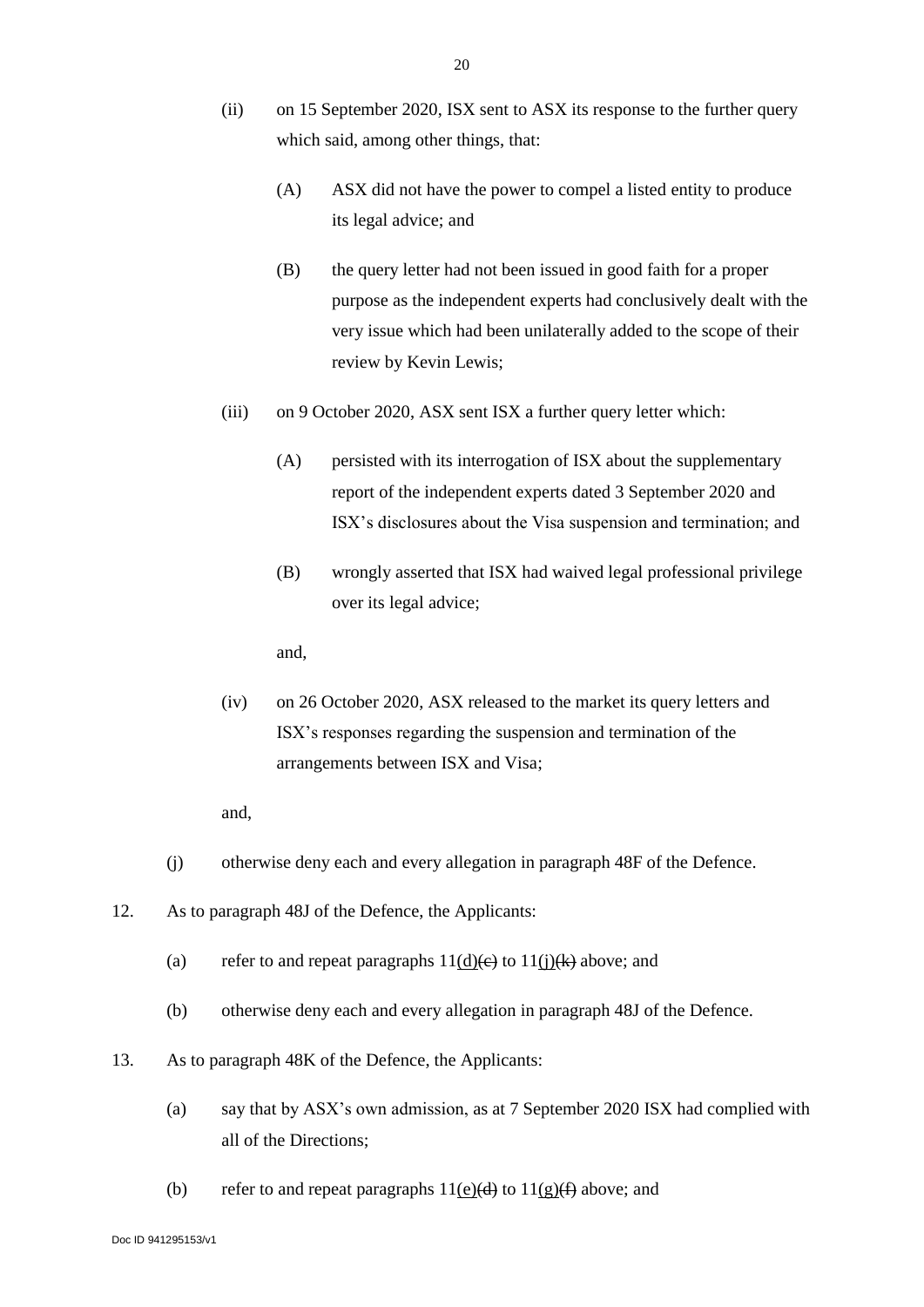- (c) otherwise deny each and every allegation in paragraph 48K of the Defence.
- <span id="page-21-0"></span>14. As to paragraph 49 of the Defence, the Applicants:
	- (a) refer to and repeat paragraphs  $11(h)$  and  $11(i)(g)$  to  $11(i)$  above;
	- (b) say that in the circumstances set out in paragraph 14(a) above, ASX would not have had a proper basis to suspend ISX's securities and keep them suspended from around 15 May 2020, or alternatively 20 May 2020;
	- (c) say further that in the circumstances set out in paragraphs  $13(a)$ ,  $14(a)$  and  $14(b)$ above, since at least 7 September 2020, alternatively 26 October 2020:
		- (i) ASX has not had a proper basis to maintain its suspension of trading in ISX's securities; and
		- (ii) by keeping ISX's shares suspended from trading, ASX has:
			- (A) in breach of section 792A(1)(a) of the *Corporations Act 2001* (Cth), failed to apply its operating rules in a fair manner and ensure that ISX is treated in a like manner as other participants whose shares have not been suspended while they have been the subject of ongoing investigations or legal proceedings by regulators, including ASIC and AUSTRAC; and
			- (B) breached its implied obligations to act in good faith and/or honestly and fairly and/or reasonably in exercising its powers under the Listing Rules and do all that is necessary to enable ISX to have the benefit of the agreement;

- (d) say that save for stating that the relevant opinions were held by Janine Ryan in her capacity as Chief Compliance Officer, on 12 October 2021 ASX refused to answer paragraphs 9, 10, 12, 13 and 15 of the Request for Particulars and therefore they do not know and cannot admit the allegations in sub-paragraphs  $49(a)(iii)(C)$ ,  $49(a)(iii)(D)$ ,  $49(a)(iii)(E)$ ,  $49(a)(iii)(F)$  and  $49(a)(iii)(G)$  of the Defence; and
- (e) otherwise deny each and every allegation in paragraph 49 of the Defence.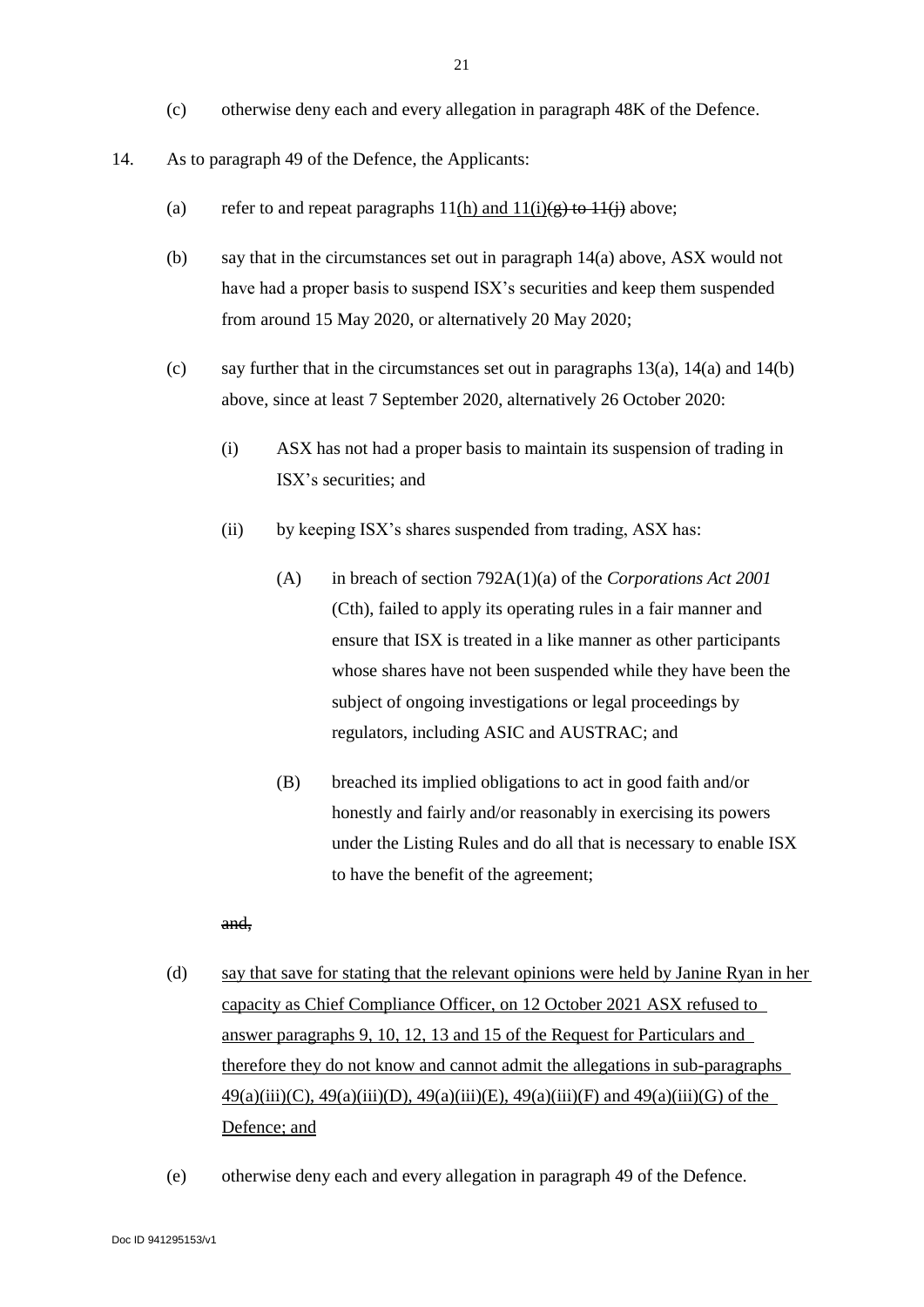- 15. As to paragraph 51 of the Defence, the Applicants:
	- (a) refer to and repeat paragraphs  $14(a)$  $14(a)$  to  $14(c)$  above;
	- (b) say that save for stating that the relevant opinions were held by Janine Ryan in her capacity as Chief Compliance Officer, on 12 October 2021 ASX refused to answer paragraphs 9, 10, 12, 13 and 15 of the Request for Particulars and therefore they do not know and cannot admit the allegations in sub-paragraphs 51(b)(iii)(C), 51(b)(iii)(D), 51(b)(iii)(E), 51(b)(iii)(F) and 51(b)(iii)(G); and
	- (c) otherwise deny each and every allegation in paragraph 51 of the Defence.
- <span id="page-22-0"></span>16. As to paragraph 51A of the Defence, the Applicants:
	- (a) deny each and every allegation in paragraph 51A of the Defence;
	- (b) say that, during ISX's Interlocutory Application in this proceeding, ISX told ASX that the publication of the Final Reasons would lead to a substantial further loss of clients and would make it significantly more difficult for ISX to acquire further new clients; and
	- (c) say further that:
		- (i) on or about 12 March 2015, ISX told ASX that the material business risks the entity faces were set out in section 12 (pages 79-85) of the Prospectus;

#### **PARTICULARS**

The statement was in writing, contained in item 34 of the checklist attached to Appendix 1A (ASX Listing Application and Agreement), executed by ISX and accepted by ASX on or about 15 March 2015.

- (ii) sub-paragraph (m) of section 12 of the Prospectus said that:
	- (A) the reputation of ISX and its products is important in attracting and retaining existing business and obtaining new business and key employees; and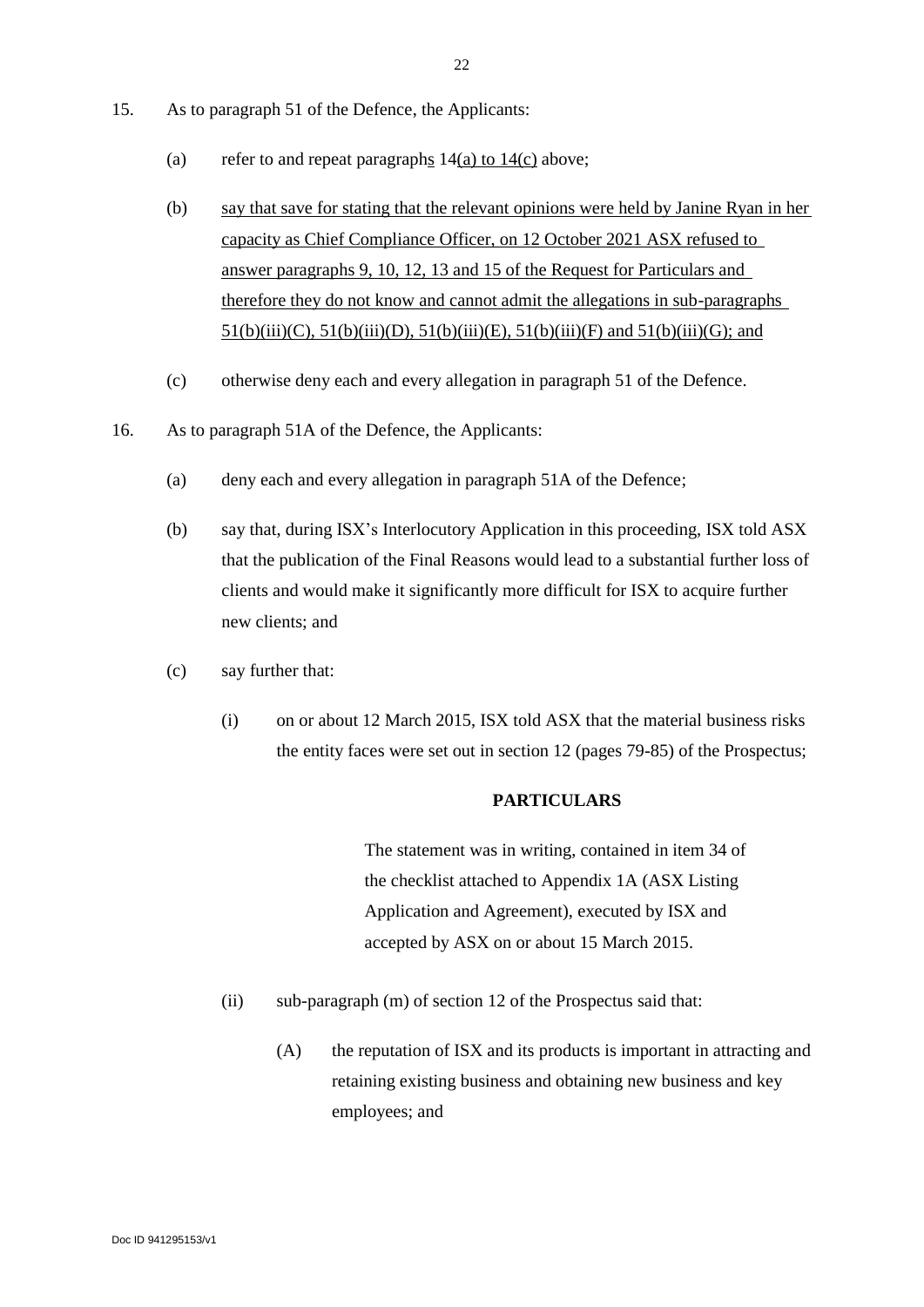- (B) negative publicity could adversely impact the reputation of ISX which may potentially result in a fall in the number of customers seeking the products and services of the company.
- 17. As to paragraph 73(p) of the Defence, the Applicants:
	- (a) say that ISX did not attract adverse media prior to:
		- (i) the publication of a report by Ownership Matters Pty Ltd on 10 September 2019; and
		- (ii) the suspension of trading of its securities on 2 October 2019 by ASX;

- (b) otherwise deny each and every allegation in paragraph  $\frac{1}{2}$  are  $\frac{1}{2}$  (p) of the Defence.
- 18. As to paragraph 73A of the Defence, the Applicants:
	- (a) refer to and repeat paragraphs [16\(](#page-22-0)b) and [16\(](#page-22-0)c) above; and
	- (b) otherwise deny each and every allegation in paragraph 73A of the Defence.
- 19. As to paragraph 94A of the Defence, the Applicants:
	- (a) deny each and every allegation in paragraph 94A of the Defence;
	- (b) say that:
		- (i) as the single largest licenced market operator in Australia, ASX has:
			- (A) significant authority and power which it can, and does, wield over entities listed on the Australian Securities Exchange through the Listing Rules; and
			- (B) a platform whereby it can cause damage to entities listed on the Australian Securities Exchange through the dissemination of misleading or deceptive information on its Market Announcements Platform;
		- (ii) ASX has a statutory obligation pursuant to section  $792A(1)(a)$  of the *Corporations Act 2001* (Cth) to ensure that the market is a fair, orderly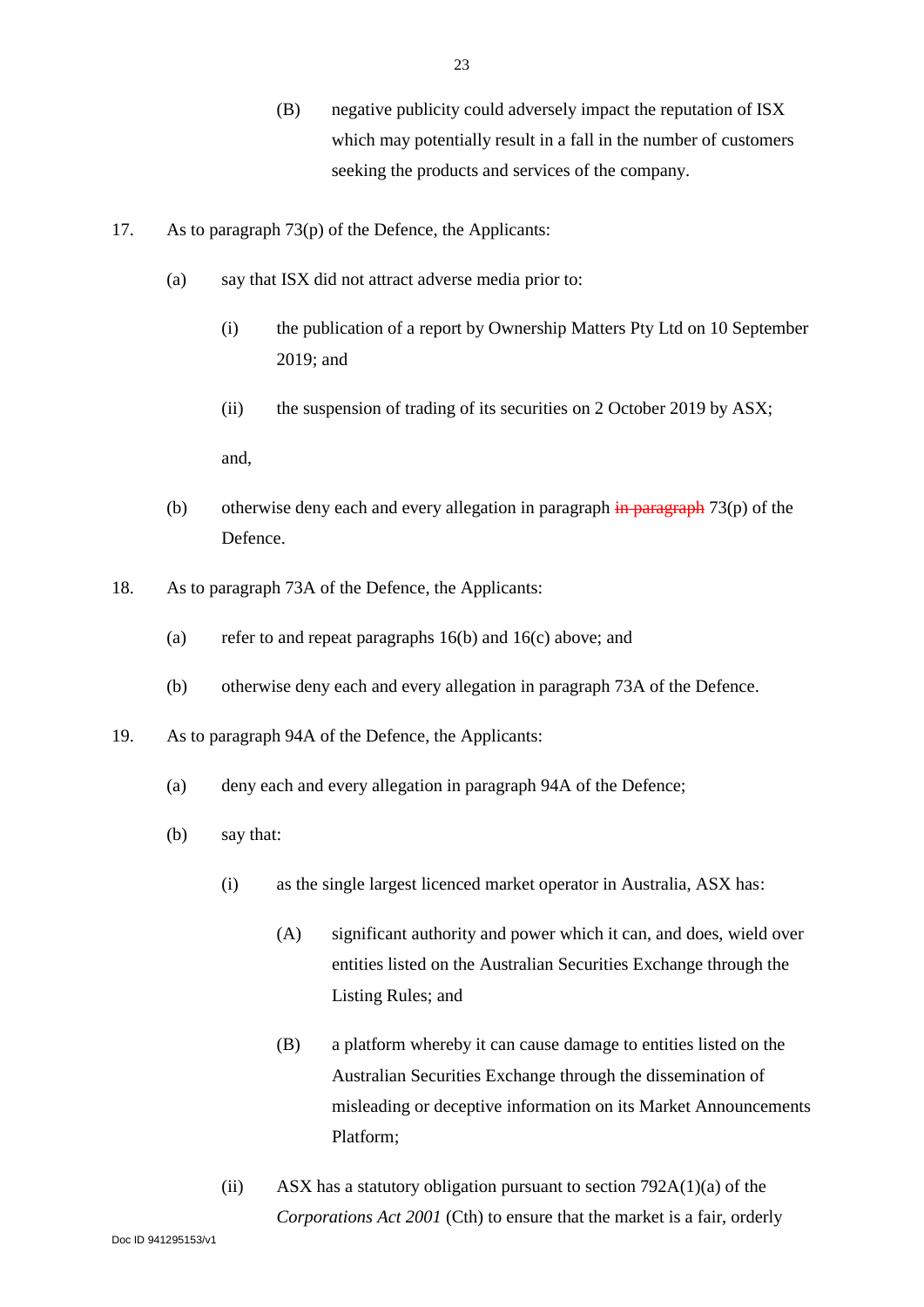and transparent market, which necessitates that it not engage in conduct which is misleading or deceptive or is likely to mislead or deceive;

- (iii) on about 12 March 2015, ISX told ASX that:
	- (A) the reputation of ISX and its products is important in attracting and retaining existing business and obtaining new business and key employees; and
	- (B) negative publicity could adversely impact the reputation of ISX which may potentially result in a fall in the number of customers seeking the products and services of the company;

## **PARTICULARS**

The statement was in writing, contained in item 34 of the checklist attached to Appendix 1A (ASX Listing Application and Agreement), executed by ISX and accepted by ASX on or about 15 March 2015, which referred to section 12 (pages 79-85) of the Prospectus.

- (iv) in December 2019 and January 2020, ISX warned ASX that if it made and published its "*findings*":
	- (A) it would be acting beyond its responsibility for "*operational matters*" and would therefore be acting ultra vires;
	- (B) it would likely mislead the market; and
	- (C) ISX would likely suffer irreparable loss and damage, even if a Court ultimately determined that those "*findings*" were unfounded;

#### **PARTICULARS**

The warnings were in writing, contained in:

(i) the letter dated 17 December 2019 from Colin Almond and Anthony Seyfort of HWL Ebsworth Lawyers to Daniel Moran of ASX; and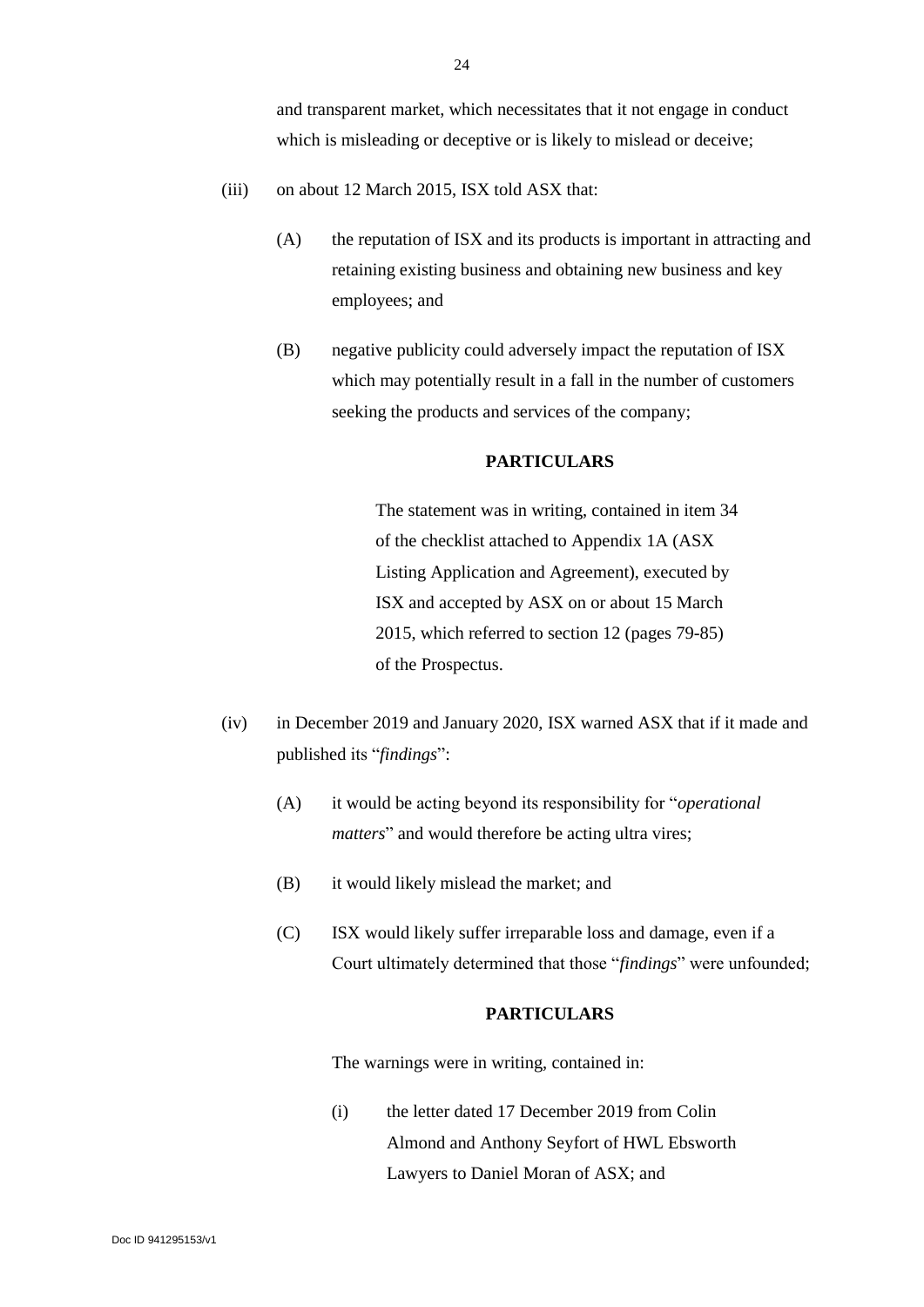- (ii) paragraph 3 of the ISX Response (as defined in paragraph 68 of the Third Further Amended Statement of Claim).
- (v) ISX attempted to prevent ASX from publishing the Final Reasons on the basis that:
	- (A) the Final Reasons did not contain an accurate representation of the facts and circumstances concerning ISX and were likely to mislead the market and other persons who read the document;

#### **PARTICULARS**

Paragraph 101 of the written submissions filed in support of ISX's Interlocutory Application.

(B) by reason of ASX's lack of proper investigatory powers, the Final Reasons contained incomplete and/or speculative "*findings*" apparent on their face and it was not appropriate that this kind of information be released to the market in circumstances where ISX wished to challenge them in this proceeding;

## **PARTICULARS**

Paragraph 102 of the written submissions filed in support of ISX's Interlocutory Application.

(C) the suspension of trading has damaged the company's reputation with a number of its clients and the publication of the Final Reasons by ASX would lead to a substantial further loss of clients and would make it significantly more difficult for ISX to acquire further clients;

## **PARTICULARS**

Paragraph 108 of the written submissions filed in support of ISX's Interlocutory Application.

(vi) the decision of this Court to refuse ISX's Interlocutory Application was not an imprimatur for ASX to publish the Final Reasons, particularly in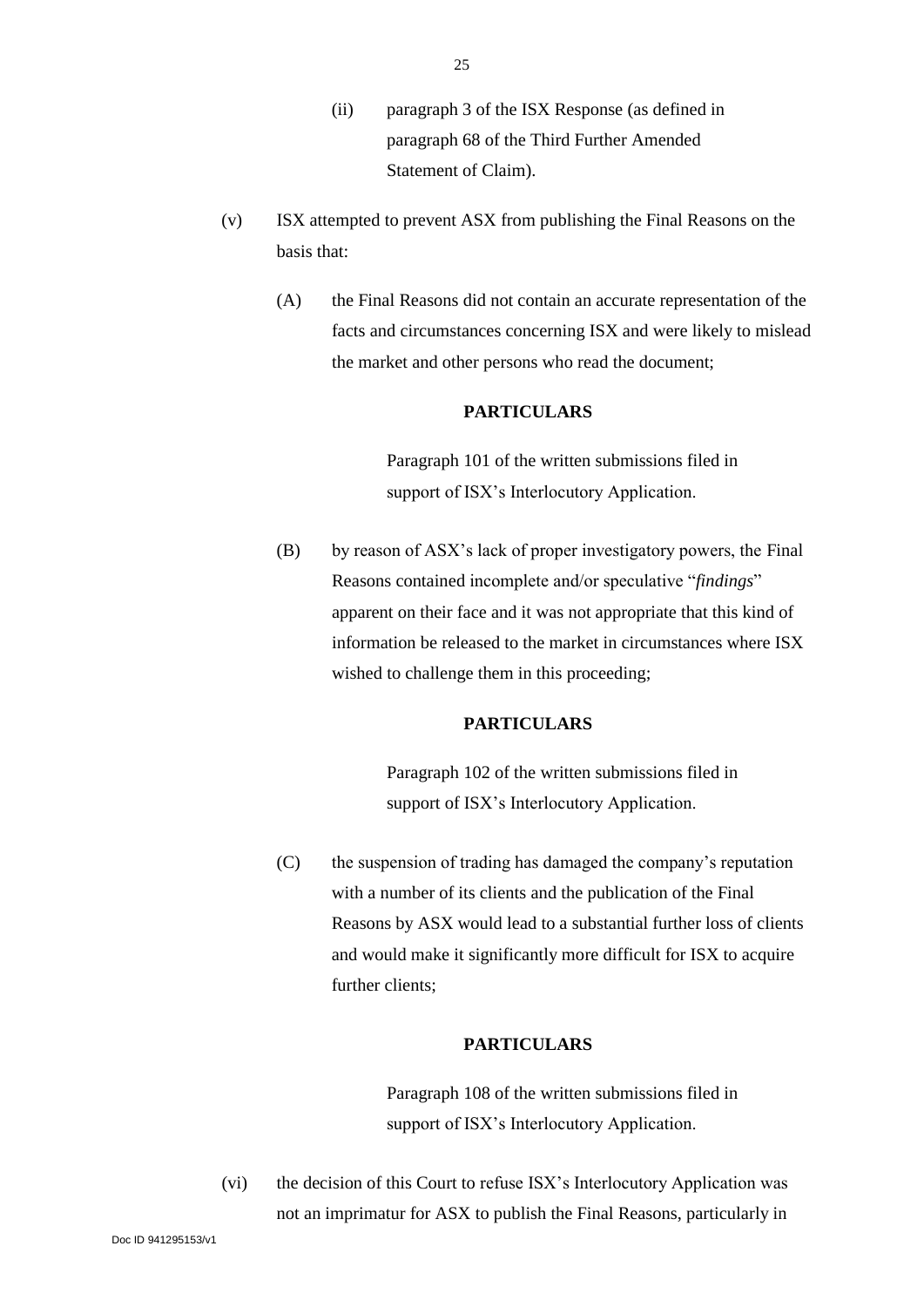circumstances where the Court accepted that the evidence before it showed a serious question to be tried in respect of the accuracy of particular findings made by ASX as detailed in the Final Reasons;

#### **PARTICULARS**

*Isignthis Limited v ASX Limited* [2020] FCA 567 at [37].

- (c) say further that having regard to all the circumstances of the case and each of the matters in sub-paragraph (b) above, ASX ought not be excused from liability under sections 1041I(4) and 1317S of the *Corporations Act 2001* (Cth).
- 20. As to paragraph 94B of the Defence, the Applicants:
	- (a) refer to and repeat paragraph 19(b) above; and
	- (b) otherwise deny each and every allegation in paragraph 94B of the Defence.
- 21. The Applicants admit the allegations in paragraph 94C of the Defence.
- 22. The Applicants admit the allegations in paragraph 94D of the Defence.
- 23. As to paragraph 94E of the Defence, the Applicants:
	- (a) refer to and repeat paragraph 19(b) above;
	- (b) say that, before it published the Final Reasons, ASX also received four affidavits of Anthony Seyfort and the written submissions filed on behalf of ISX in support of its Interlocutory Application; and
	- (c) otherwise deny each and every allegation in paragraph 94E of the Defence.
- 24. As to paragraph 98 of the Defence, the Applicants:
	- (a) admit the allegation in sub-paragraph (e); and
	- (b) otherwise deny each and every allegation in paragraph 98 of the Defence.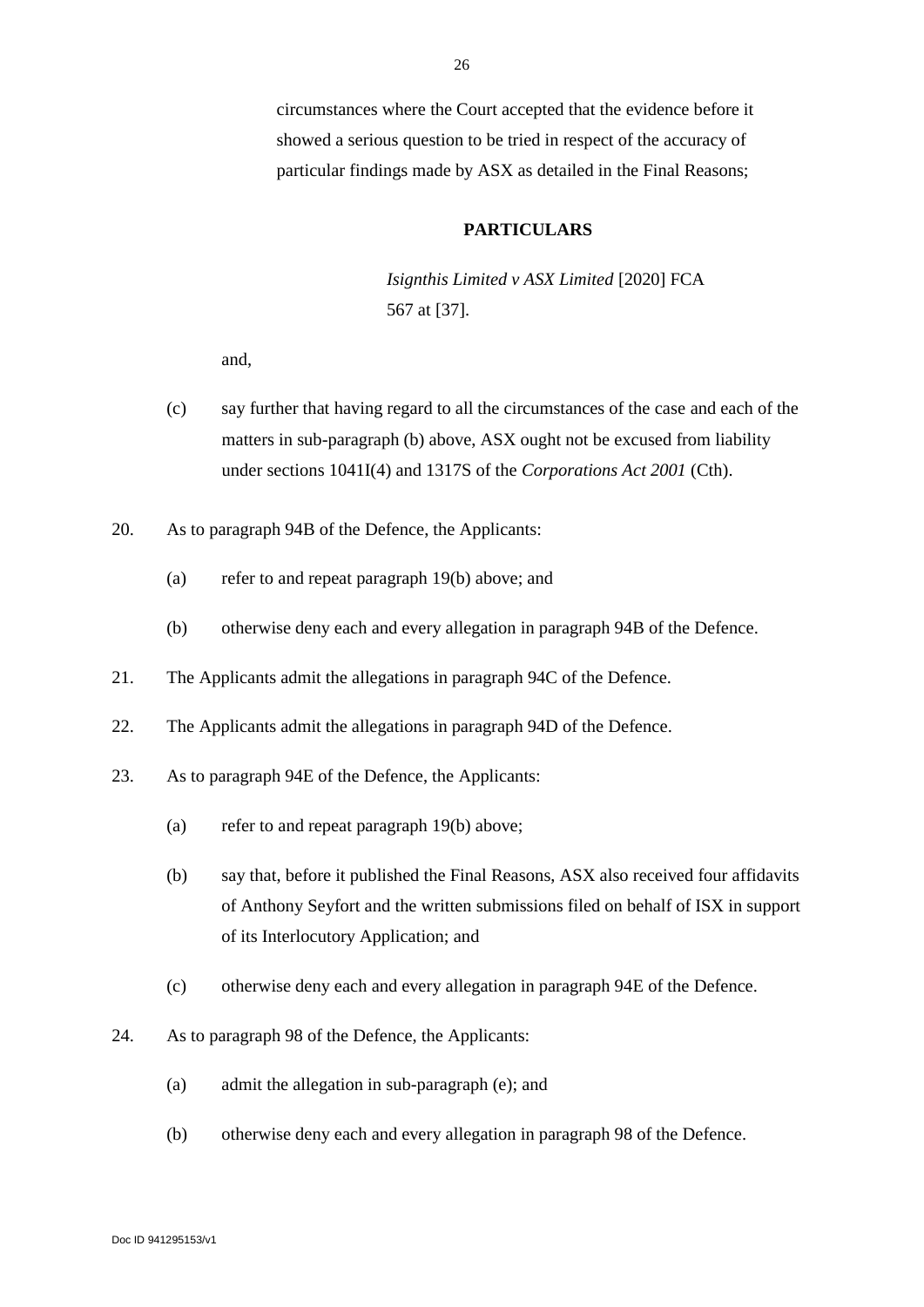- 25. As to paragraph 107A of the Defence, the Applicants:
	- (a) refer to and repeat paragraphs 16(b) and 16(c) above; and
	- (b) otherwise deny each and every allegation in paragraph 107A of the Defence.

**DATED: 27 November 2020 27 October 2021 14 April 2022**

**P W Collinson**

**J S Mereine**

HWL Ebsworth

**HWL Ebsworth Lawyers** Solicitors for the Applicants